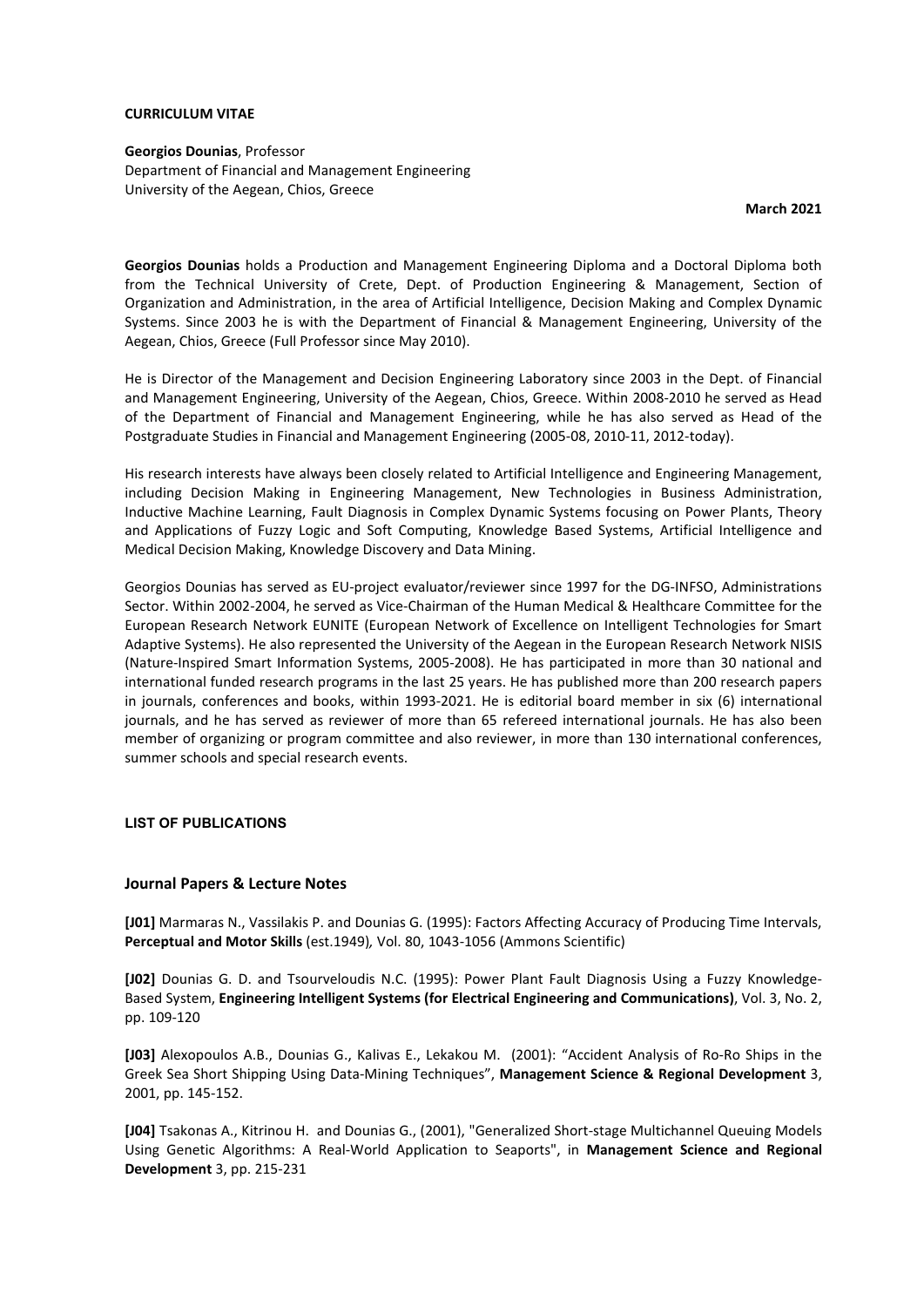**[J05]** Dounias G.,, Tselentis G. and Moustakis V.S. (2001): "Feature Extraction for Quality Control in a Production Line Using Inductive Machine Learning", in **Journal of Integrated Computer Aided Engineering***,* (IOS Press), Vol. 8, No. 4, pp. 325-336

**[J06]** Abbod M. F., Linkens D.A., Mahfouf M. and Dounias G. (2002), Survey on the use of Smart and Adaptive Engineering Systems in Medicine, **Artificial Intelligence in Medicine** 26(3), pp. 179-209

**[J07]** Tsakonas A. and Dounias G., (2002), Hybrid Computational Intelligence Schemes in Complex Domains: An Extended Review, **Lecture Notes in Artificial Intelligence**, LNAI Vol.2308, pp. 494-511, Springer

**[J08]** Panagi G, Moulopoulos LA, Dounias G, Maris T, Panourgias E, Tsakonas A, Dimopoulos MA*, (2003),*  "Computational Intelligence Based Analysis of Dynamic-MRI, for Detection of Spinal Bone-Marrow Malignancies", **Int. Journal Neuroradiology Review** (Rivista di Neuroradiologia) Vol. 16, pp. 969-972, Centauro Srl Pub.

**[J09]** Dounias G. and Linkens D.A., (2004), "Guest Editorial: Adaptive Systems and hybrid Computational Intelligence in Medicine", in **Int. Journal of Artificial Intelligence in Medicine** (Elsevier) 32(3), pp.151-155

**[J10]** Mahfouf M. and Dounias G., (2004), «Guest Editorial: Intelligent E-Health Applications in Medicine», **Transactions of the Institute on Measurement & Control**, UK (Arnold Journals / SAGE Publications), Vol. 26, No.3, pp.167-168

**[J11]** Tsakonas A., Dounias G., Aggelis V., Karkazis I., (2004), "An Evolutionary System for Neural Logic Networks using Genetic Programming and Indirect Encoding", **Journal of Applied Logic** (Elsevier), Special Issue on Neural-Symbolic Systems, Vol. 2 No.3, pp. 349-379

**[J12]** Tsakonas Α., Dounias G., Jantzen J., Axer H., Bjerregaard B., von Keyserlingk D.G., (2004), "Evolving Rule-Based Systems in Two Medical Domains Using Genetic Programming", **in Int. Journal of Artificial Intelligence in Medicine**, Elsevier, Vol. 32, No.3, pp.195-216

**[J13]** M. Michalopoulos, N. S. Thomaidis, G. D. Dounias and C. Zopounidis (2004), "Using a Fuzzy Sets Approach to Select a Portfolio of Greek Government Bonds", **Fuzzy Economic Review**, IX(2), pp. 27-48

**[J14]** Ampazis N., Dounias G. and Jantzen J., (2004), "Efficient Second Order Neural Network Training Algorithms for the Construction of a Pap-Smear Classifier", **Lecture Notes in Artificial Intelligence (LNAI) Vol. 3025**, pp 230-245 (Springer-Verlag)

**[J15]** Tsakonas Α., Dounias G., Panagi G., Panourgias E. (2006): Breast Tumor Malignancy Modelling Using Evolutionary Neural Logic Networks, Spring 2006, **Oncology Reports Journal**, 15(4), pp. 1013-1018 [ISIindexed]

**[J16]** Panourgias E., Tsakonas A., Dounias G., Panagi G. (2006): Computational Intelligence for the detection and Classification of Malignant Lesions in Screening Mammography, Spring 2006, **Oncology Reports Journal** 15(4), pp. 1037-1042

**[J17]** Dounias G., Bjerregaard B., Jantzen J., Tsakonas A., Ampazis N., Panagi G., Panourgias E. (2006): Automated Identification of Cancerous Smears Using Various Competitive Intelligent Techniques, Spring 2006, **Oncology Reports Journal** 15(4), pp. 1001-1006

**[J18]** Dounias G., Zalimidis P., Aloimonou V., Litos C., Kallergis E., (2006): Quality and Environmental Management Systems in Greece: Comparison to Findings from Similar International Surveys, **Journal of Quality**, Inst. of Quality Assurance, UK, http://www.iga.org/journalofquality/recent.asp

**[J19]** Tsakonas A, Tsiligianni T., Dounias G. (2006): Evolutionary Neural Logic Networks in Splice-Junction Gene Sequences Classification., in **Int. Journal of Artificial Intelligence Tools,** 15 (2) pp.287-308, World Scientific

**[J20]** Magoulas G., Dounias G. (2006): Introduction to the Special Issue on Intelligent Technologies in Bioinformatics and Medicine. **Computers in Biology and Medicine**, 36(10), pp.1045-1048, Elsevier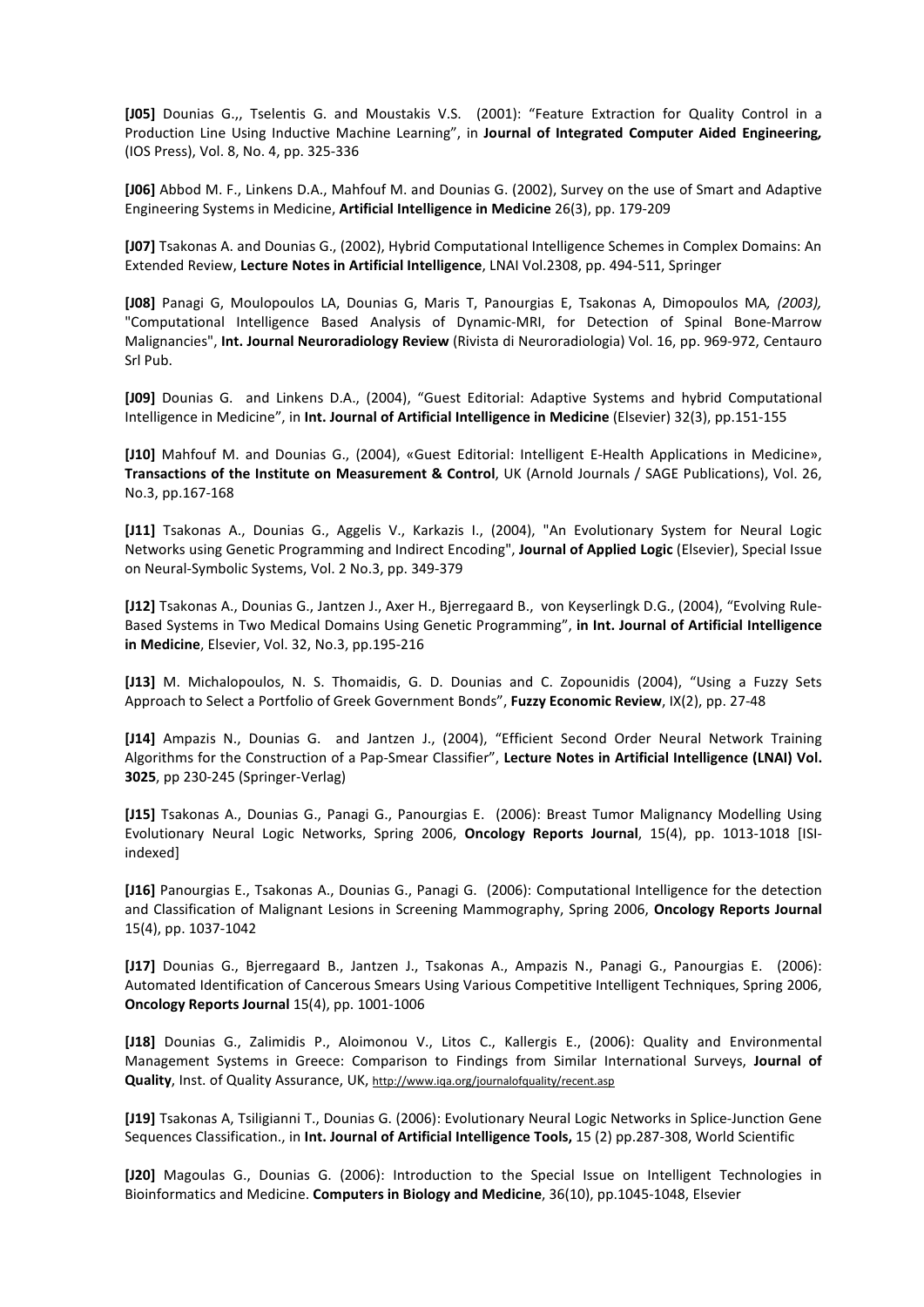**[J21]** Magoulas G., Dounias G. Linkens D. (2006): Intelligent Tools for Problem Solving in Bioinformatics and Medicine: Guest Editors' Introduction. **International Journal of Artificial Intelligence Tools**, World Scientific, 15(3), pp.331-333

**[J22]** Tsakonas A. , G. Dounias, M. Doumpos, C. Zopounidis (2006): Bankruptcy prediction with neural logic networks by means of grammar-guided genetic programming, **Expert Systems with Applications** Vol. 30(3), pp.449–461

**[J23]** Thomaidis N.S., Nikitakos N., Dounias G. (2006), "The Evaluation of Information Technology Projects: a Fuzzy Multicriteria Decision-Making Approach", **International Journal of Information Technology & Decision Making**, 5(1), pp. 89-122, World Scientific

**[J24]** Thomaidis N.S. and Dounias G. (2006), "Cointegration and error-correction models: towards a reconcilation between behavioural finance econometrics", **The ICFAI Journal of Behavioral Finance** III(3), pp.51-73 http://www.qfinance.com/information-sources/the-icfai-university-journal-of-behavioral-finance

**[J25]** Thomaidis N.S., Kondakis N. and Dounias G. (2006), "An Ιntelligent Statistical Arbitrage Trading System", Lecture Notes in Computer Science, **LNCS Vol. 3955, Springer-Verlag**, pp.596-599

**[J26]** Tzastoudis V., Thomaidis N.S. and Dounias G. (2006), ""Improving Neural Network Based Option Price Forecasting", **LNCS Vol. 3955, Springer-Verlag**, pp.378-388

**[J27]** Tsakonas A. and Dounias G. (2007), Evolving Neural-Symbolic Systems Guided by Adaptive Training Schemes: Applications in Finance, in **Applied Artificial Intelligence Journal** (Taylor & Francis), *Volume 21 (7), August 2007,* pp. 681 - 706

**[J28]** Thomaidis N.S. , Tzastoudis V. and Dounias G. (2007), " A comparison of neural network model selection strategies for the pricing of S&P 500 stock index options, **International Journal of Artificial Intelligence Tools** (World Scientific), 16(6), pp. 1093-1113

**[J29]** George D. Magoulas, Georgios Dounias (2007): Computational intelligence in medicine and biology. **Applied Intelligence** 27 (3): 189-192

**[J30]** Papadopoulos E., Dounias G. (2007), Real Options Methodology for the Evaluation of IT Projects, **Journal of International Business and Economy***,* Volume 8, Special Issue, Spring 2007, *USA – International Academy*  of Business and Economics (IABE). http://www.iabe.org/domains/iabe/journal.aspx?Journalid=9

**[J31]** Marinakis Y., Dounias G. (2008), Nature Inspired Intelligence in Medicine: Ant Colony Optimization in Pap-Smear Diagnosis, **Int. Journal of Artificial Intelligence Tools** / World Scientific, Vol. 17(2), pp. 279-301

**[J32]** Marinakis Y., Marinaki M. and Dounias G., (2008), "Particle Swarm Optimization for Pap-Smear Diagnosis", **Expert Systems with Applications** (Pergamon Press / Elsevier) 35(4), pp. 1645-1656

**[J33]** N. S. Thomaidis, T. Angelidis, V. Vassiliadis. G. Dounias (2008), Active portfolio management with cardinality constraints: An application of particle swarm optimization, **Journal of New Mathematics and Natural Computation** 5(3), pp.535-555, (World Scientific Publishers), Special Issue: New Computational Methods for Financial Engineering.

**[J34]** N. S. Thomaidis and G. Dounias (2008), "A hybrid intelligent system for financial time-series forecasting", **Engineering Intelligent Systems** (for Electrical Engineering & Communications) 16(4), CRL Publishing /UK

**[J35]** Tsakonas, G. Dounias (2008), "Predicting Defects in Software Using Grammar-Guided Genetic Programming", in J.Darzentas et al. (Eds.): **LNAI 5138, Springer Verlag**, pp. 413-418

**[J36]** Vassiliadis V., Dounias G., (2008), Nature Inspired Intelligence for the Constrained Portfolio Optimization Problem, Series: "*Artificial Intelligence: Theories, Models and Applications"*, Lecture Notes in Computer Science, **LNCS Springer-Verlag, vol. 5138**, pp. 431-436, 2008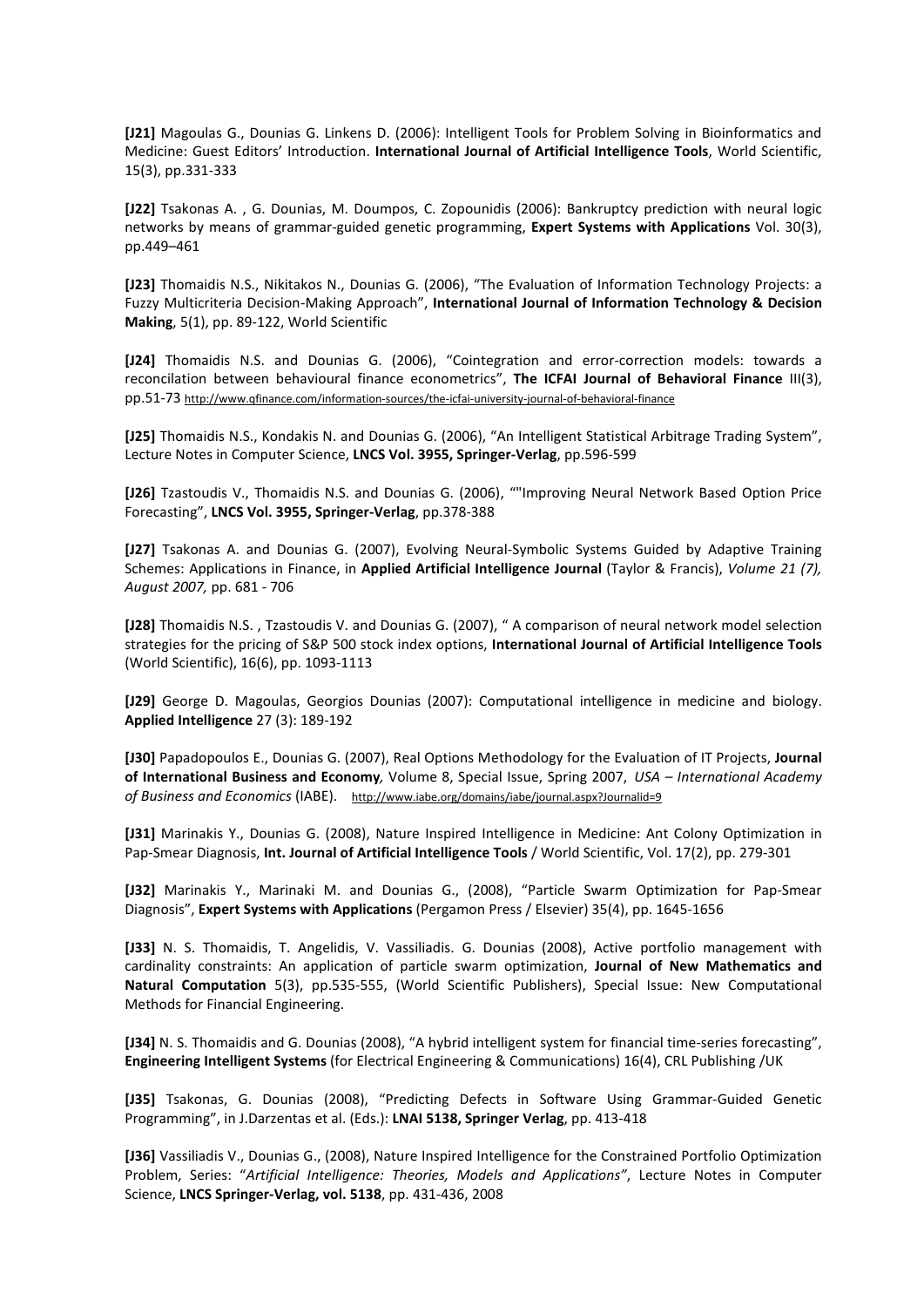**[J37]** S. Lalas, N. Ampazis, A. Tsakonas, G. Dounias and K. Vemmos (2008), Modeling Stroke Diagnosis with the Use of Intelligent Techniques, Series: "*Artificial Intelligence: Theories, Models and Applications"*, **LNCS, Vol. 5138, Springer Verlag**, pp. 413-418, 2008

**[J38]** Yannis Marinakis, Magdalene Marinaki, Georgios Dounias, *2011*, Honey bees mating optimization algorithm for the Euclidean traveling salesman problem, **Information Sciences**, *Vol. 181(20)*, pp. *4684-4698* 

**[J39]** Yannis Marinakis, Magdalene Marinaki, Georgios Dounias: Honey Bees Mating Optimization algorithm for large scale vehicle routing problems. **Natural Computing** 9(1): 5-27 (2010)

**[J40]** Vassiliadis Vassilios, Dounias George (2009), "Nature-Inspired Intelligence: A review of selected methods and applications", **International Journal on Artificial Intelligence Tools**, 18(4), pp. 487-516, World Scientific

**[J41]** N. S. Thomaidis, and G. Dounias (2009), "A comparison of statistical tests for the adequacy of a neural network regression model", **Quantitative Finance** 12(3), pp. 437-449, Taylor & Francis

**[J42]** Y. Marinakis, G. Dounias, J. Jantzen, (2009), Pap smear diagnosis using a hybrid intelligent scheme focusing on genetic algorithm based feature selection and nearest neighbor classification, **Computers in Biology and Medicine** (Elsevier), Vol. 39(1), pp. 69-78

**[J43]** Y. Marinakis, M. Marinaki, G. Dounias (2009), Intelligent and Nature Inspired Optimization Methods in Medicine: The Pap-Smear Cell Classification Problem", in **Expert Systems: The Journal of Knowledge Engineering** 26(5), pp. 433-457 (Wiley-Blackwell)

**[J44]** Thomaidis, N., Dounias, G., 2011. On detecting the optimal structure of a neural network under strong statistical features in errors, **Journal of Time Series Analysis**, Volume 32, (Issue 3), 204–222

**[J45]** Marinakis, Y., Marinaki, M., Dounias, G., (2010) Hybrid Particle Swarm Optimization Algorithm for the Vehicle Routing Problem, **Engineering Applications of Artificial Intelligence**, Elsevier, Volume 23, (Issue 4), 463-472

**[J46]** Thomaidis N., Dounias G. (2009), A hybrid neural network-based trading system, **LNCS, Vol 5572, Springer**, pp. 694-701

**[J47]** Vassiliadis V. Thomaidis N., Dounias G. (2009), Active Portfolio Management under a Downside Risk Framework: Comparison of a Hybrid Nature - Inspired Scheme, **LNCS, Vol 5572, Springer**, pp. 702-712 **[J48]** Giorgos Giannakouris, Vassilios Vassiliadis, George Dounias (2010), «Experimental Study on a Hybrid Nature-Inspired Algorithm for financial portfolio optimization", **LNAI 6040, Springer**

**[J49]** P. Zalimidis, G. Dounias (2010) Analysing the effect of corporate culture in total quality management with the aid of a metaphor based on incomplete contracts' theory, **Int. Journal on Engineering and Management** 2(2), pp. 37-45.

**[J50]** Georgios Dounias and Vassilios Vassiliadis (2014), Algorithms and Methods Inspired from Nature for Solving Supply Chain and Logistics Optimization Problems: A Survey**, International Journal on Natural Computer Research** 4(3), pp.26-51 (IGI Global)

**[J51]** Christos Kyriklidis Konstantinos Kirytopoulos Vassilios Vassiliadis, Georgios Dounias (2014), Hybrid nature-inspired intelligence for the resource leveling problem, **Operational Research: An International Journal** (Springer), Vol.14, pp.387-407

**[J52]** Boulas, K. and Dounias, G. (2014). "A review of methods for the extraction of accurate formulas, the calculation of exact solutions and the optimal buffer allocation in serial production lines", *International Journal of Engineering and Management* (Serials Publications)*, 6* (2), pp. 117-129

**[J53]** C. Kyriklidis and G. Dounias (2014), Intelligent Techniques for Resource Management: A Review, **International Journal on Engineering and Management**, Vol.6, No.2 Jan-June 2014, (Serials Publications)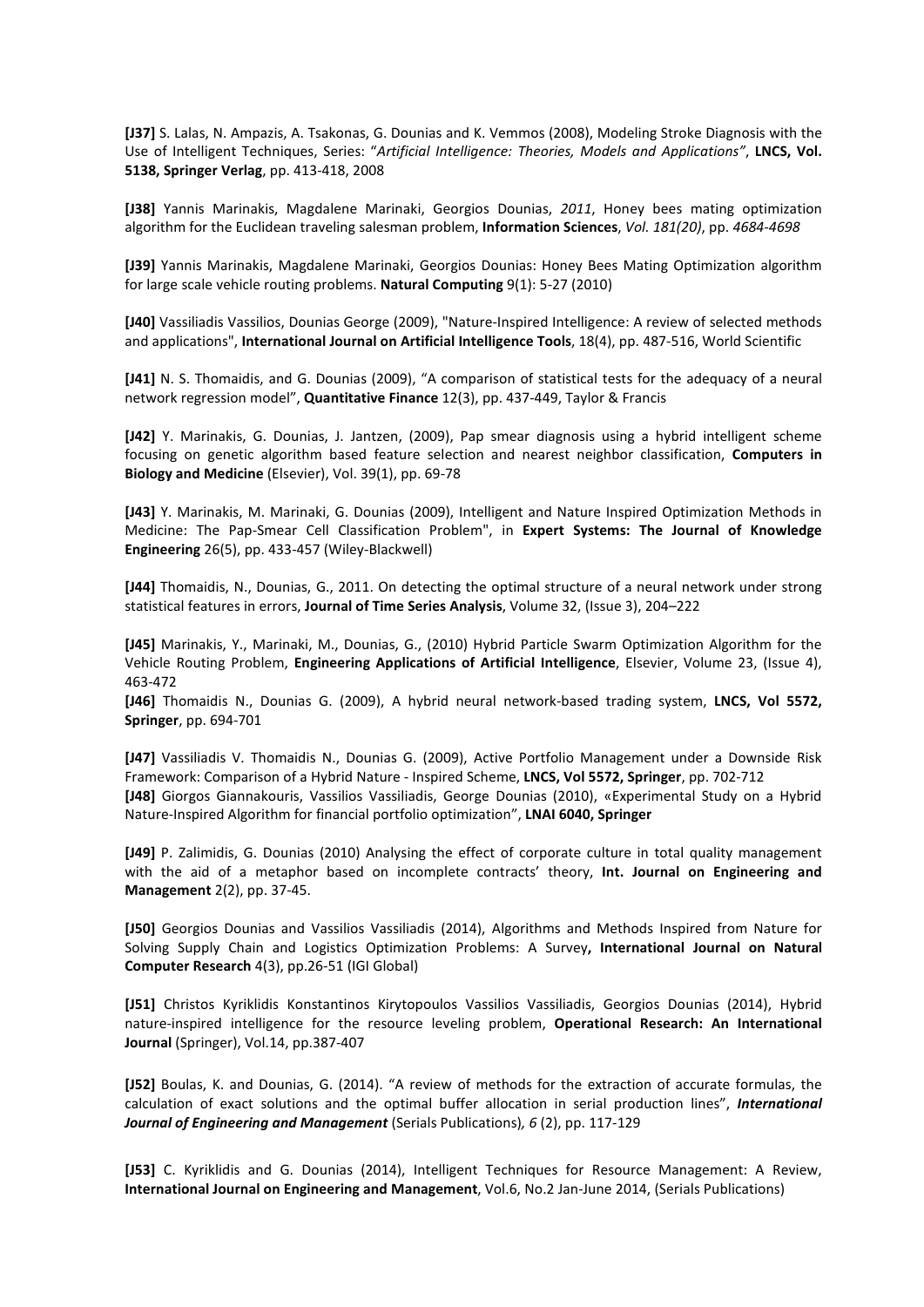**[J54]** Eleftheriadou T., Ampazis N., Androvitsaneas V.P., Gonos I.F., Dounias G., Stathopulos I.A.: "Ground resistance estimation using feed-forward neural networks, linear regression and feature selection models", **Lecture Notes in Computer Science** (including subseries Lecture Notes in Artificial Intelligence and Lecture Notes in Bioinformatics), vol. 8445 LNCS, pp. 418–429, 2014.

**[J55]** Kyriklidis, C. and Dounias, G., (2016): Evolutionary computation for resource leveling optimization in project management, *Integrated Computer-Aided Engineering (IOS Press)*, Vol. 23, No. 2, pp. 173-184, [ISIindexed]-IF (2016)=4.981 http://content.iospress.com/journals/integrated-computer-aided-engineering/23/2

**[J56]** C. Salagaras, V. P. Koutras, N.S. Thomaidis, V. Vassiliadis, A.N. Platis, G. Dounias, C. Kyriazis (2017)**,**  *Resource Availability Modeling and Optimization in a Car Park Management Problem,* **International Journal of Operations Research and Information Systems** (IGI Global - former IDEA Group)- Special Issue: Operations Research and its Application in Engineering, 8(2): 56-77

**[J57]** Gaitanidis, A., Vassiliadis, V., Kyriklidis, C. and Dounias, G., (2016), Hybrid Evolutionary Algorithms in Resource Leveling Optimization: Application in a Large Real Construction Project of a 50000 DWT Ship, **LNAI Springer Lecture Notes**.

**[J58]** C. Kiriklidis, G. Spetsiotis, G.Dounias, (2016) «Resource Leveling Optimization in a Large Real Construction Project of a 50000 DWT Ship», **International Journal of Decision Support Systems** (Inderscience), Vol.2, No.1/2/3, pp. 151-167

**[J59]** V. Androvitsaneas, A. Alexandridis, I. Gonos, G. Dounias, I. A.Stathopulos (2016), Wavelet Neural Network Methodology for Ground Resistance Estimation, **Electric Power Systems Research Journal** (Elsevier) Vol. 140:288-295, November 2016

**[J60]** Karampotsis, E., Boulas, K., Tzanetos, A., Androvitsaneas, V. P., Gonos, I. F., Dounias, G., & Stathopulos, I. A. (2017, June), Computational Intelligence Techniques for Modelling the Critical Flashover Voltage of Insulators: From Accuracy to Comprehensibility, in **Lecture Notes in Computer Science LNCS 10351**, pp. 295- 301, Springer

**[J61]** Tzanetos, A., Vassiliadis, V., & Dounias, G. (2017), A Novel Hybrid Nature-Inspired Scheme for Solving a Financial Optimization Problem, in **Lecture Notes in Computer Science, LNCS 10334**, pp. 161-172, Springer

**[J62]** Tzanetos, A., & Dounias, G. (2017), A New Metaheuristic Method for Optimization: Sonar Inspired Optimization, in **Communications in Computer and Information Science CCIS 744**, (pp. 417-428) Springer

**[J63]** Tzanetos, A., & Dounias, G. (2017), Nature Inspired Optimization Algorithms Related to Physical Phenomena and Laws of Science: A Survey, **International Journal on Artificial Intelligence Tools**, 26(06)

**[J64]** Tzanetos, A., Vassiliadis, V., & Dounias, G. (2018**),** Boosting the performance of hybrid Nature-Inspired algorithms: Application from the financial optimization domain, **Logic Journal of the IGPL.**

**[J65]** Tzanetos, A., & Dounias, G. (2018), Sonar inspired optimization (SIO) in engineering applications. **Evolving Systems** 11(3), pp.531-539, (appeared 2020)

**[J66]** Boulas KS, Androvitsaneas VP, Gonos I, Dounias GD, Stathopulos IA, 2019, Ground enhancing compound selection using genetic programming, **International Journal of Decision Support Systems (IJDSS)**, Vol. 3, Issue 3-4, pages 263-285, Inderscience Publishers

**[J67]** Dimitrios Ntardas, Alexandros Tzanetos, Georgios Dounias, 2020, Resource Leveling Optimization in Construction Projects of High Voltage Substations Using Nature-Inspired Intelligent Evolutionary Algorithms, **International Journal of Electrical and Computer Engineering** Vol:14, No:1, pp 6-13 (World Academy of Science, Engineering and Technology), Open Science Index 157.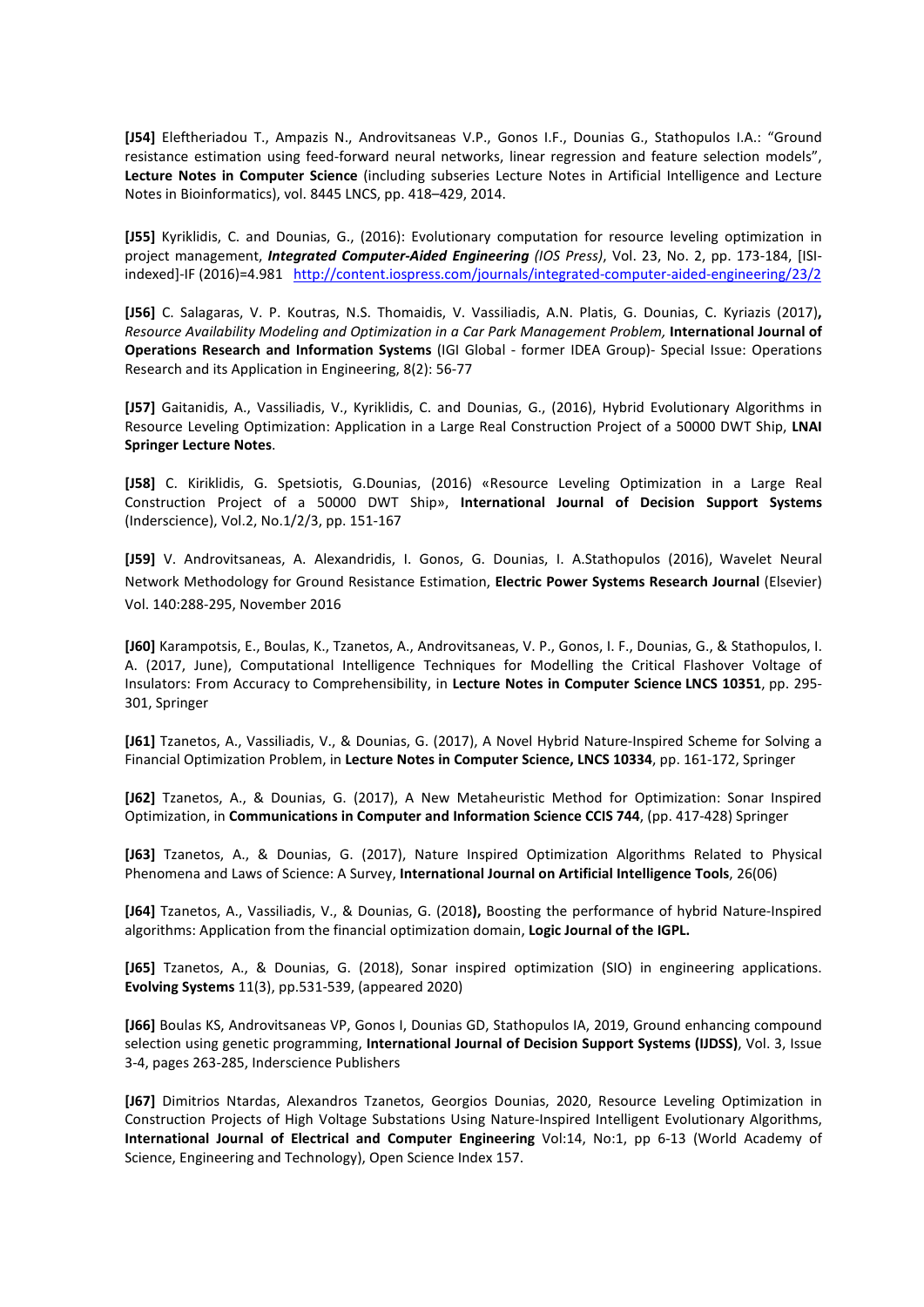**[J68]** Tzanetos A., Fister I., Dounias G., (2020), A comprehensive database of Nature-Inspired Algorithms, **Data in Brief** (Elsevier)

**[J69]** Tzanetos A., Dounias G. (2020), Nature Inspired Optimization Algorithms or Simply Variations of Metaheuristics? **Artificial Intelligence Review** (Springer Nature B.V.)

**[J70]** Konstantinou C., Tzanetos A. and Dounias G. (2020), appeared online, Cardinality constrained portfolio optimization with a hybrid scheme combining a Genetic Algorithm and Sonar Inspired Optimization, **Operational Research: An International Journal** (Springer)

#### **Edited Volumes - Textbooks - Special Editions**

**[B01]** Zimmermann H-J., Tselentis G., van Someren M., Dounias G. (Eds.): "**Advances in Computational Intelligence and Learning: Methods and Applications**", Kluwer Academic Publishers (2001), ISBN: 0-7923- 7645-5

**[B02]** Dounias G. (2001) **AI Terminology**, EUNITE – The European Network on Intelligent Technologies for Smart Adaptive Systems

**[B03]** Dounias G., Linkens D.A. (Eds), (2001), "**Adaptive Systems and Hybrid Computational Intelligence in Medicine**", Joint Publication of the University of the Aegean and EUNITE, The European Network on Intelligent Technologies for Smart Adaptive Systems, ISBN: 960-7475-19-4

**[B04]** Dounias, G. Roudsari A.V. (Eds), (2002), "**Intelligent E-Health Applications in Medicine**", Joint Publication of the Univ. of the Aegean and EUNITE, The European Network on Intelligent Technologies for Smart Adaptive Systems, ISBN: 960-7475-20-8

**[B05]** Dounias G. (Ed.), "**Hybrid and Adaptive Computational Intelligence in Medicine and Bio-informatics**", (2003), Joint Publication of the Univ. of the Aegean and EUNITE, The European Network on Intelligent Technologies for Smart Adaptive Systems, ISBN: 960-7475-23-2

**[B06]** Dounias G., Magoulas G. and Linkens D. (Eds.), (2004), "**Intelligent Technologies in Bioinformatics and Medicine**", Joint Publication of the Univ. of the Aegean and EUNITE: The European Network on Intelligent Technologies for Smart Adaptive Systems, ISBN: 960-7475-28-3

**[B07]** Zalimidis P. And Dounias G. (2005): **Management for Engineers,** Pyxida Publications, Chios (in Greek), ISBN: 960-86696-9-3.

**[B08]** Zalimidis P. And Dounias G. (2006), **Quality Systems Management**, Pyxida Publications, Chios, (in Greek), ISBN:960-88640-4-X.

**[B09]** Jantzen J. and Dounias G., (Eds.), (2006), *"***The Pap Smear Benchmark: Intelligent and Nature-Inspired Approaches in Pap Smear Diagnosis**", *A Joint Publication of the University of the Aegean with NISIS Network, ISBN 960-7475-39-9*

**[B10]** Dounias G. And Moustakis V.S. (2008 – 2<sup>nd</sup> Edition), **Engineering Economy**, Pyxida Publications, Chios, (in Greek), ISBN: 978-960-86696-2-8.

**[B11]** Tsakonas A. and Dounias G. (2008), *Evolutionary Computation and Data Mining*, Klidarithmos Publications, Athens, (in Greek), ΙSBN 978-960-461-189-8

**[B12]** I. Minis, V. Zeimpekis, G.Dounias, N. Ampazis, **Supply Chain Optimization, Design and Management: Advances and Intelligent Methods**, IGI Global (formerly **IDEA** Publishing)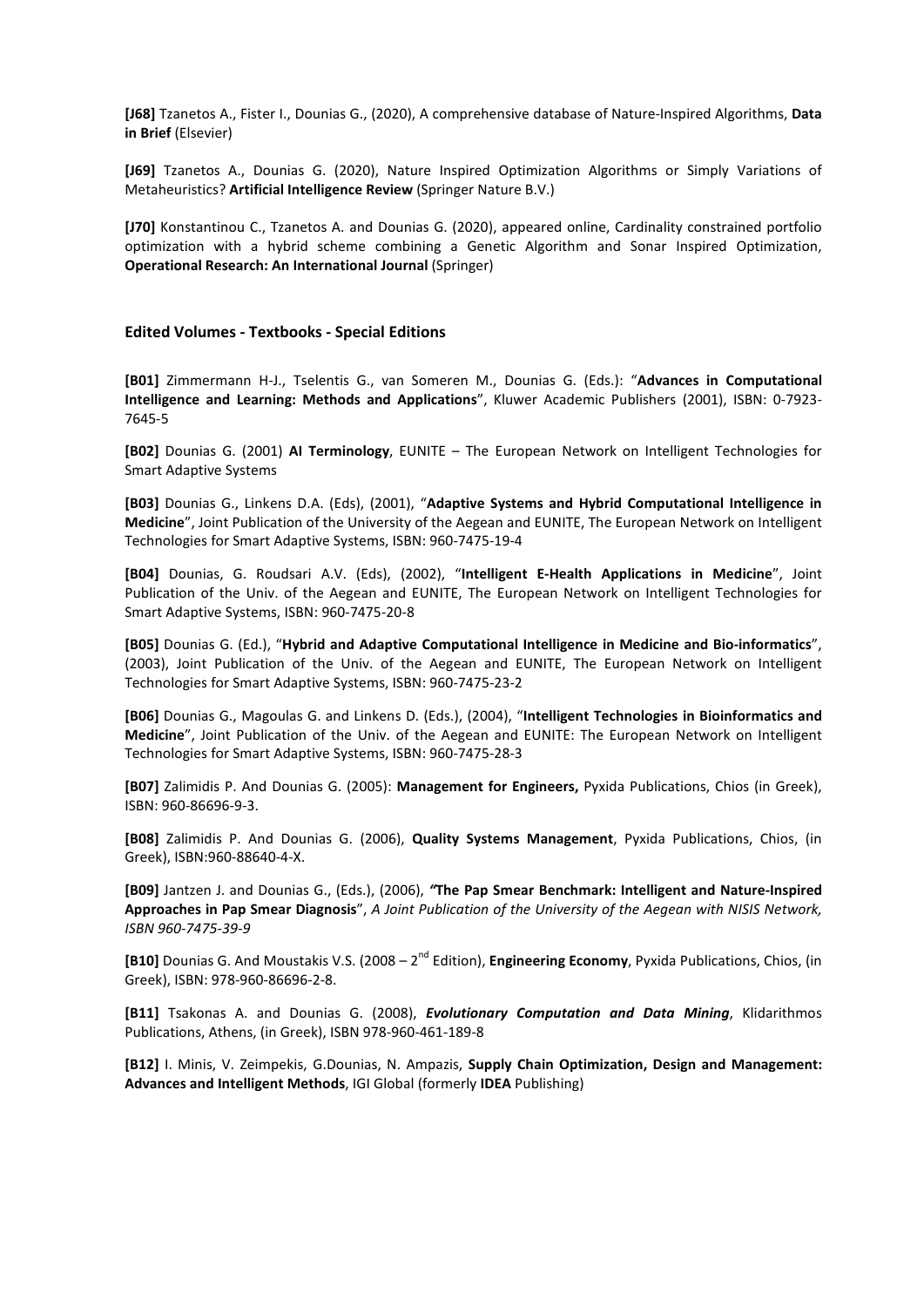## **Chapters in Books and Research Project Deliverables**

**[K01]** Tselentis G. and Dounias G. (1998): "**Evaluation of a Neuro-Fuzzy Scheme Forecasting Exchange Rates"**  in: "Managing in Uncertainty: Theory and Practice" in : "Managing in Uncertainty: Theory and Practice", Eds.: Zopounidis K. and Pardalos P., Kluwer Academic Publishers.

**[K02]** Kardaun J., Van de Wateren-de Hoog B., Kaper E., Von der Heyde C., Laaksonen S., Alanko T., Lehtinen H., Matsson C., Potamias G., Dounias G., Moustakis V. (1999): **KESO: Knowledge Extraction for Statistical Offices, Users' Evaluation Report**, ESPRIT Project 20596 - Work Package 6.2, Research paper no. 9925 (project report)

**[K03]** Tsakonas, G. Dounias, A. Merikas (2001)*,* "**How wavelets and genetic algorithms can assist Intelligent Hybrid Methodologies in handling data driven Stock Exchange daily trading**" in C. Zopounidis, P.M. Pardalos, G. Baourakis (Eds.): "Fuzzy Set Systems in Management and Economy", \*World Scientific Publ., pp. 195-212

**[K04]** Michalopoulos M., Dounias G., Hatas D., Zopounidis C. (2001): "**An Automated Knowledge Generation Approach for Managing Credit Scoring Problems**", in, C. Zopounidis, P.M. Pardalos, G. Baourakis (Eds.): "Fuzzy Set Systems in Management and Economy", World Scientific Publishers, pp. 239-254

**[K05]** G. Dounias and D. A. Linkens, (2001), **Adaptive Systems and Hybrid Computational Intelligence in Medicine**: An Introduction to the Present Edition (Editorial), in G. Dounias, D.A. Linkens (Eds), "Adaptive Systems and Hybrid Computational Intelligence in Medicine", ISBN 960-7475-19-4, Joint Publication of the Univ. of the Aegean and EUNITE, The European Network on Intelligent Technologies for Smart Adaptive Systems (2001), pp. 1-5.

**[K06]** A Tsakonas, G. Dounias and G. Tselentis (2001): "Forecast of short term trends in Stock Exchange using Fuzzy Rules and Neural Networks on Multiresolution Processed Signals" in Zimmermann, H-J., Tselentis G., van Someren M., Dounias G. (Eds.): "**Advances in Computational Intelligence and Learning: Methods and Applications**", Kluwer Academic Publishers, pp. 263-280

**[K07]** N. Nikitakos , Dounias, G., N.S. Thomaidis, (2002), "**D3.2: Using results from European innovation effort: Scoping and implementation plan**" «DIAS.ΝΕΤ: Platform for the Development of the Information Society in the European Islands and Isolated Regions» (EU funded Project 2001-2004)

**[K08]** N. Nikitakos, , Dounias, G., N.S. Thomaidis, (2002), "**D3.1: Evaluation guidelines**", «DIAS.ΝΕΤ: Platform for the Development of the Information Society in the European Islands and Isolated Regions» (EU funded Project 2001-2004)

**[K09]** G. Dounias and Abdul V. Roudsari, (2002), **Intelligent E-Health Applications in Medicine**: An Introduction to the Present Edition (Editorial), in G. Dounias, Abdul V. Roudsari (Eds), " Intelligent E-Health Applications in Medicine ", ISBN 960-7475-20-8, Joint Publication of the Univ. of the Aegean and EUNITE, The European Network on Intelligent Technologies for Smart Adaptive Systems (2002), pp. 1-5.

**[K10]** G. Dounias (2003), "**Hybrid and Adaptive Computational Intelligence in Medicine and Bioinformatics**: An Introduction to the Present Edition (Editorial), in "G. Dounias, (Ed.): "Hybrid and Adaptive Computational Intelligence in Medicine and Bioinformatics", ISBN 960-7475-23-2, Joint Publication of the Univ. of the Aegean and EUNITE, The European Network on Intelligent Technologies for Smart Adaptive Systems (2003)

**[K11]** Dounias G., Magoulas G. and Linkens D., (2004), **"Intelligent Technologies in Bioinformatics and Medicine: an Introduction to the Present Edition",** in Dounias G., Magoulas G. and Linkens D. (Eds), Intelligent Technologies in Bioinformatics and Medicine, Joint Publication of the Univ. of the Aegean and EUNITE: The European Network on Intelligent Technologies for Smart Adaptive Systems, ISBN: 960-7475-28-3, pp. 1-4

**[K12]** Derek Linkens, Georgios Dounias (2004), **IBA D: Human Medical and Healthcare Committee Activities within EUNITE (European Network of Excellence on Intelligent Techniques): Final Report**. *http://www.eunite.org/earchives/exec\_summaries/367\_IBA-D%20Final%20summary.pdf* 

**[K13]** Jantzen J. and Dounias G. (2006), *Analysis of pap-smear image data, in "***The Pap Smear Benchmark: Intelligent and Nature-Inspired Approaches in Pap Smear Diagnosis**", J. Jantzen and G. Dounias (Eds.)*, pp. 5- 14, A Joint Publication of the University of the Aegean with NISIS Network, ISBN 960-7475-39-9.*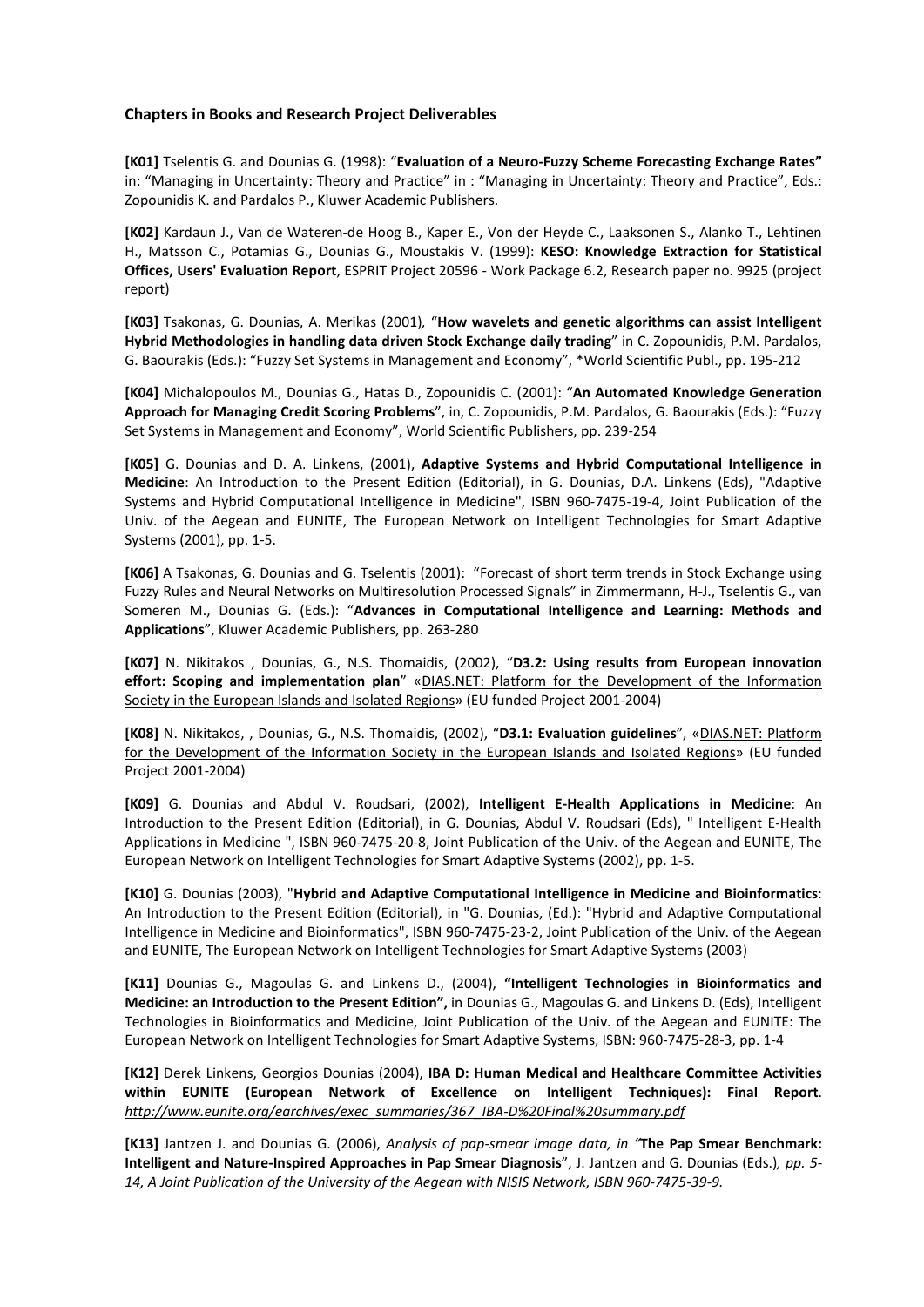**[K14]** Dounias G. (2007), **Fuzzy Systems in Biomedicine** (Invited Paper), Maglogiannis, I. Wallace M., Karpouzis K., and Soldatos J. (Eds.), "Frontiers in Artificial Intelligence and Applications: Emerging AI Applications in Computer Engineering 2007", pp. 245-270, IOS Press

**[K15]** V. N. Karavas, N. S. Thomaidis and G. D. Dounias (2008), "**Emerging Markets Exposure: Equities or Hedge Funds?**", in *G.N. Gregoriou (Ed), Emerging Markets Performance Analysis and Innovation, CRC Press / Taylor & Francis Group (A Chapman & Hall Book), pp.57-78*

**[K16]** Vassiliadis V. and Dounias G. (2011), **Nature – Inspired Intelligence in Supply Chain Management: A review of selected methods and applications**, in *I. Minis, V. Zeimpekis, G.Dounias, N. Ampazis*, *Supply Chain Optimization, Design and Management: Advances and Intelligent Methods*, IGI Global (formerly IDEA Publishing)

**[K17]** I. Minis, V. Zeimpekis, G.Dounias, N. Ampazis, **Introductory Chapter**, (2011) Supply Chain Optimization, Design and Management: Advances and Intelligent Methods, IGI Global (formerly IDEA Publishing)

**[K18]** Vassiliadis V., Dounias G., (2013), **Nature-Inspired Intelligence for Pareto Optimality Analysis in Portfolio Optimization**, in "Multicriteria Decision Aid and Artificial Intelligence: Links, Theory and Applications", Michael Doumpos and Evangelos Grigoroudis (Eds), Wiley

**[K19]** Georgios Dounias (2014), Hybrid Computational Intelligence, In Mehdi Khosrow-Pour (Editor), Encyclopedia of Information, Science and Technology, A volume in the information Science Reference, An imprint of IGI Global, pp. 163-171

**[K20]** Vassilios Vassiliadis and Georgios Dounias, 2014, **Algorithmic Trading based on Biologically-Inspired Algorithms**, Shu-Heng Chen and Mak Kaboudan (Eds), Forthcoming, *OUP Handbook on Computational Economics and Finance*. Oxford University Press (accepted)

**[K21]** Georgios Dounias (2016), Hybrid Computational Intelligence: New Concepts and Recent Advances, (to appear) in Mehdi Khosrow-Pour (Editor), **Encyclopedia of Information, Science and Technology, A volume in the information Science Reference, VOLUME 4**, (updated), IGI Global

**[K22]** K. Boulas, G. Dounias, C. Papadopoulos, Approximating throughput using genetic programming in small serial production lines, (accepted), in **"Operational Research in Business & Economics", Springer** Series "Proceedings in Business and Economics", (2016), ISSN: 2198-7246

**[K23]** Androvitsaneas, V. P., K. Boulas, and G. D. Dounias, 2019, "**Intelligent Data Analysis in Electric Power Engineering Applications**" In *Machine Learning Paradigms: Advances in Data Analytics*, edited by George A. Tsihrintzis, Dionisios N. Sotiropoulos, and Lakhmi C. Jain, 149:269–313, Intelligent Systems Reference Library. Cham, Switzerland: Springer International Publishing https://doi.org/10.1007/978-3-319-94030-4\_11.

**[K24]** E. Karampotsis, G. Dounias, J. Jantzen (2019), **Machine Learning Approachs for Pap-Smear Diagnosis: An Overview,** In MACHINE LEARNING PARADIGMS Vol.4, edited by G.A. Tsihrintzis, M. Virvou, E. Sakkopoulos, L.C. Jain (Eds), pp. 67–124, Springer Nature Switzerland (Intelligent Systems Reference Library. Cham, Switzerland: Springer International Publishing)

**[K25]** Tzanetos, A. and Dounias, G., 2019. *An application-based taxonomy of Nature Inspired Intelligent algorithms***.** [Research Report] Chios, Greece: Management and Decision Engineering Laboratory (MDE-Lab) University of the Aegean, School of Engineering, Dept. of Financial & Management Engineering. Available at: <http://mde-lab.aegean.gr/images/stories/docs/ reportnii2019.pdf.pdf> [Accessed 11.11.2019]

**[K26]** Alexandros Tzanetos and Georgios Dounias (2020), *A Comprehensive Survey on the Applications of Swarm Intelligence and Bio-Inspired Evolutionary Strategies*, Advances in Theory and Applications of Deep Learning, in Tsihrintzis, G., Jain, L. C. (Eds.), Machine Learning Paradigms Book Series (LAIS Vol. 18), Springer, pp 337-378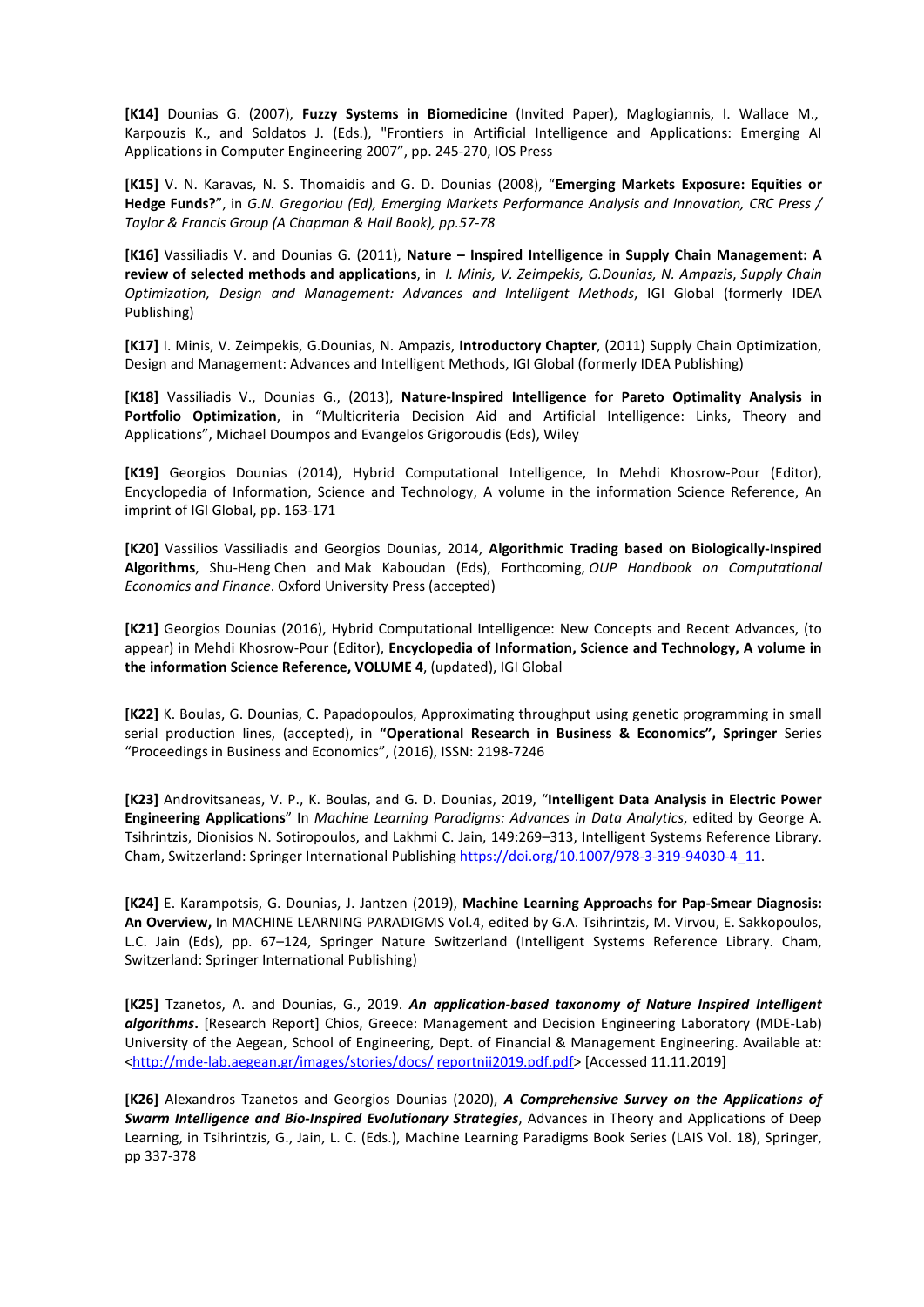**[K27]** Evangelos Karampotsis, Evangelia Panourgias and Georgios Dounias, 2021, to appear, **Inductive Machine Learning and Feature Selection for Knowledge Extraction from Medical Data: Detection of Breast Lesions in MRI**, in "Artificial Intelligence and Assistive Technologies: Selected Papers in Honour of Professor Nikolaos G. Bourbakis", Publisher: LEARNING AND ANALYTICS IN INTELLIGENT SYSTEMS series, SPRINGER, http://www.springer.com/series/16172

# **Conference Proceedings**

**[C01]** Dounias G., Vassilakis P. and Moustakis V. S. (1993): A Model of Fault Diagnosis Using Inductive Learning Techniques, in **IEEE-NTUA** Joint International Power Conference "Athens Power Tech '93", Vol. 2, pp. 961-965.

**[C02]** Dimoticalis J.P., Dounias G.D. and Tsourveloudis N.C. (1994): Software Implementation of a Fuzzy Knowledge-Based System for Power Plant Fault Diagnosis, in Proceedings of the 3rd International Conference "Computer Applications in Industry", Cairo, Egypt pp. 220-224 (paper no. 220-080 - organiser **IASTED** / Canada - publisher ACTA Press).

**[C03]** Tsourveloudis N.C. and Dounias G.D. (1994): A Fuzzy Knowledge Based System for Fault Diagnosis in Power Plants, in 2nd European Congress on Intelligent Techniques and Soft Computing, **EUFIT-94,** Aachen Germany, Vol. 1, pp. 395-398 (\*VERLAG UND DRUCK MAINZ GMBH, AACHEN, ISBN 3-89653-500-5).

**[C04]** Dounias G., Vassilakis P. and Psomas S. (1995): A Similarity Based Approach as an Aid to the Fault Management of Electric Power Plants in in IEEE International Power Symposium" **IEEE-SPT '95**, Stockholm, Sweden, pp. 316-320.

**[C05]** Dounias G., Havellas S. and Tselentis G. (1998): A Fuzzy Rule-Based Approach for Decision Making in Commercial Food Chains", in Proc. 6th European Congress on Intelligent Techniques & Soft Computing, Aachen, **EUFIT-98**, Germany, September 7-10, 1998, Vol.2, pp. 1062-1066 (\*VERLAG UND DRUCK MAINZ GMBH, AACHEN, ISBN 3-89653-500-5)

**[C06]** G. D. Dounias, S. Drivalou, V. S. Moustakis, E. P. Nikolakaki (1998), Medical Diagnosis of Cephalalgia Using Inductive Machine Learning, presented in 20th Anniversary Meeting of the Society for Medical Decision Making, **SMDM'98**, Hyatt Regency Cambridge, Massachusetts, USA, October 25-28 (also appeared in Medical Decision Making Journal, November-December 1998, Hanley & Belfus, USA).

**[C07]** Alexopoulos E., Dounias G.D., Vemmos K. (1999): Medical Diagnosis of Stroke Using Inductive Machine Learning, in Proceedings of **ACAI' 99**: Advanced Course on Artificial Intelligence, Chania, Greece, July 1999, (W13) Workshop on Machine Learning in Medical Applications, Organizers: G. Magoulas, A. Prentza, pp.20-23.

**[C08]** Alexopoulos E., Dounias G.D., Vemmos K., Nomikos I. (1999): Knowledge Discovery & Machine Learning for Medical Diagnosis of Stroke, in 21st Annual Meeting of the Medical Decision Making Society, **SMDM-99**, Reno, Nevada, USA, Oct.1-4 (summary also appeared in Medical Decision Making Journal, November-December 1999) (Hanley & Belfus Publishers, USA).

**[C09]** Nomikos I., Dounias G., Vemmos K. (1999): Comparison of Alternative Criteria for the Evaluation of Machine Learning in the Medical Diagnosis of Stroke, in 3rd International Data Analysis Symposium, **IDAS-99,**  Aachen, Germany, 16-17 Sept. 1999, pp. 63-66, (organizer: MIT Management Intelligenter Technologien, Germany).

**[C10]** Nikos Thomaidis, Giorgios Dounias, Giorgios Tselentis (1999): Stock Exchange Market Analysis Using WINROSA and DataEngine, accepted for presentation, in 3rd International Data Analysis Symposium, **IDAS-99**, Aachen, Germany, 16-17 September 1999, pp. 67-74, (organizer: MIT Management Intelligenter Technologien, Germany).

**[C11]** N. Thomaidis, G.D.Gounias, C.D.Zopounidis (1999): -A fuzzy rule based learning method for corporate bankruptcy prediction, in Proceedings of **ACAI'99**: Advanced Course on Artificial Intelligence, Chania, Greece, July 1999, (W08) Workshop on Data mining in economics, marketing and finance, Org.: H. Jessen, pp. 47-48.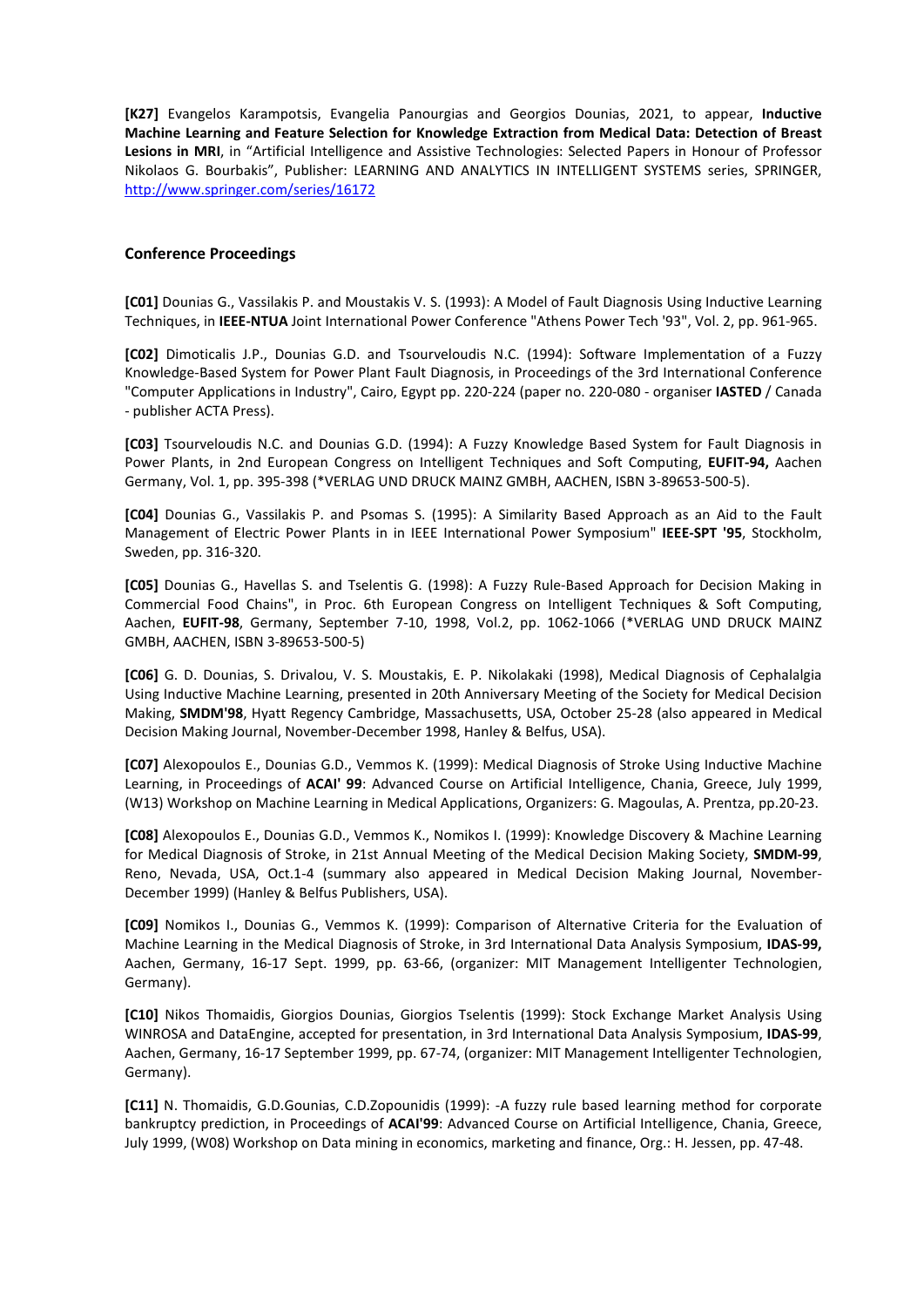**[C12]** Mavropoulos H., Dounias G. ,Potamias G. (1999): "Advanced statistical analysis of Working Accidents using data mining tools", in Proceedings of **ACAI' 99**: Advanced Course on Artificial Intelligence, Chania, Greece, July 1999, Proceedings of Student Sessions, pp. 9-10.

**[C13]** M. Spanos, G. Dounias, N. Matsatsinis, C. Zopounidis (1999): A Fuzzy Knowledge Based Decision Aiding Method for the Assessment of Financial Risks: The case of Corporate Bankruptcy Prediction, in European Symposium on Intelligent Techniques, **ESIT'99**, Chania, Greece, June 1999, 7 pages (Proc. on CD-Rom).

**[C14]** M. Michalopoulos, G. Dounias, N. Thomaidis, G. Tselentis (1999): Decision Making Using Fuzzy C-Means and Inductive Machine Learning for Managing Bank Branches Performance, in European Symposium on Intelligent Techniques, **ESIT'99**, Kolympari, Crete, Greece, June 1999, 8 pages (Proc. on CD-rom).

**[C15]** G. Panagi , G. Dounias, C. Tsobanlioti, A. Moulopoulou, G. Tselentis (1999): Discriminating multiple sclerosis from cerebrovascular disease on MR images with the aid of advanced decision analysis tools, in European Congress of Radiology, **ECR'99**, March 7-12, Vienna, Austria, p. S114 (Springer).

**[C16]** A.Tsakonas, G. Dounias and G. Tselentis (2000): "Using Fuzzy Rules in Multilayer Perceptron Neural Networks for Multiresolution Processed Signals: A Real World Application in Stock Exchange Market", in European Symposium on Computational Intelligence and Learning, **CoIL-2000**, June 21-23, Chios, Greece, pp. 154-170.

**[C17]** A.Tsakonas, G. Dounias and A. Merikas, (2000), "The role of genetic algorithms and wavelets in computational intelligence based decision support for stock exchange daily trading", in Proc. 7th Congress of **SIGEF** (SIGEF Association), Chania, Greece, pp. 195-208.

**[C18]** Α. Tsakonas and G.Dounias, (2000), "Decision making on noisy time-series data under a neuro-genetic fuzzy rule-based system approach", in Proceedings of the **7th UKFS** - UK Workshop in Fuzzy Systems, Sheffield University, UK, pp. 80-89.

**[C19]** Nomikos, G. Dounias, G. Tselentis, K. Vemmos (2000): "Conventional vs. Fuzzy Modeling of Diagnostic Attributes for Classifying Acute Stroke Cases", in **ESIT-2000**, European Symposium on Intelligent Techniques, Aachen, Germany, 14-15 Sept. 2000, pp. 192-200.

**[C20]** M. Michalopoulos, G. Dounias, D. Hatas, C. Zopounidis (2001): "An application using a combination of neural networks and fuzzy logic to automated knowledge acquisition in the credit scoring problems", in **10th IFORS** Special Conference "New Trends in Banking Management", Athens, Greece, April 1-3, 2001, Organized by the International Federation of Operational Research Societies.

**[C21]** A.Tsakonas, G. Dounias and C. Papadopoulos, (2001), "The Throughput Rate of Short Exponential Production Lines with Finite Intermediate Buffers Using Genetic Programming Approximation Techniques", in 6th Inter. Conference "Measurement and Control in Complex Systems", (**IEEE** Sponsored), MCCS-2001, Vinnitsa State Technical University, Ukraine, 2001

**[C22]** A.Tsakonas, G. Dounias, H. Axer, D. G. von .Keyserlingk, "Data Classification using Fuzzy Rule-Based Systems represented as Genetic Programming Type-Constrained Trees", in Proc. **UKCI-01**, UK Computational Intelligence Workshop, Edinburgh, UK, Sept. 2001.

**[C23]** G.Panagi, G.Dounias, A.Tsakonas, "Computational Intelligence Based Differential Diagnosis of Multiple Sclerosis and Cerebrovascular Disease", in Proc. of the **EUNITE Workshop** "Intelligent Systems in Patient Care", Vienna, Austria, 2001

**[C24]** M. Dotoli, H. Axer, G. Berks, D. Sudfeld, G. Dounias, G. Panagi, G. Tselentis, A. Prescher, G. Krombach, D.G.v. Keyserlingk, J. Jantzen (2001): "Teaching Soft Computing in Medicine: An Interdisciplinary Experiment", Joint **9th IFSA** World Congress and 20th **NAFIPS** International Conference (IEEE Publications), Vancouver, British Columbia Canada, July 25-28 2001, Vol.4, pp.1979-1984.

**[C25]** A.Tsakonas, G. Dounias, H. Axer, D.G. von Keyserlingk, "Hybrid CI for handling the problem of Aphasia Diagnosis" presented in the "Adaptive Systems and Hybrid CI in Medicine" session of **EUNITE-01**, Tenerife, Spain, Dec. 13-14, 2001, also published in G. Dounias, D.A. Linkens (Eds), "Adaptive Systems and Hybrid Computational Intelligence in Medicine", ISBN 960-7475-19-4, Joint Publication of the Univ. of the Aegean and EUNITE, The European Network on Intelligent Technologies for Smart Adaptive Systems (2001), pp. 81-89.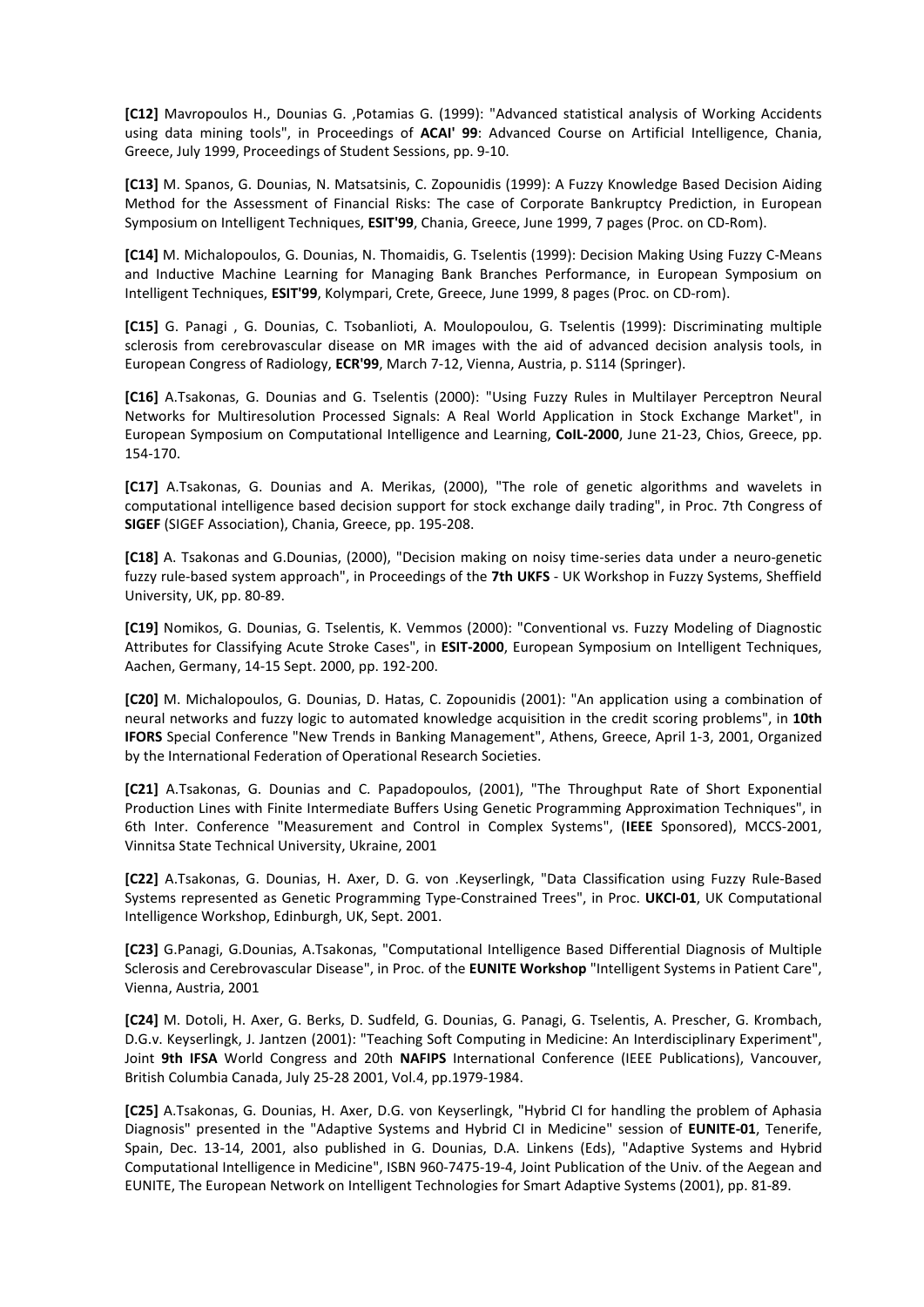**[C26]** A.Tsakonas, G. Dounias, J. Jantzen, B. Bjerregaard, "A Hybrid CI Approach combining Genetic Programming and Heuristic Classification for Pap-Smear Diagnosis" presented in "Hybrid CI Methods in Medicine" session, **EUNITE-01**, Tenerife, Spain, Dec. 13-14, 2001, also published in G. Dounias, D.A. Linkens (Eds), "Adaptive Systems and Hybrid Computational Intelligence in Medicine", ISBN 960-7475-19-4, Joint Publication of the Univ. of the Aegean and EUNITE, The European Network on Intelligent Technologies for Smart Adaptive Systems (2001), pp. 123-132.

**[C27]** Mavromatis G., Dounias G., Litinas N., (2001), Decision Support in Shipping Enterprises Using Data Mining techniques: Application on an Accident Reporting System, in Maritime Safety Conference, Chios, 2001 **MSCC-03** (Org. Dept. of Shipping Trade & Transport)

**[C28]** Panagi G., Moulopoulos L., Dounias G., Maris T., Panourgias E., Tsakonas A., Dimopoulos M., "Computational Intelligence Based Analysis of dMRI, for Detection of Spinal Bone Marrow Malignancies", in Proc. *XVII Symp. Neuroradiologicum*, Paris, France, August 18-24, 2002

**[C29]** G. Dounias, A.Tsakonas, J.Jantzen, H. Axer, B. Bjerregaard, D. G. v.Keyserlingk, "Genetic Programming for the Generation of Crisp and Fuzzy Rule Bases in Classification and Diagnosis of Medical Data", published in Proc. **NF-2002**, Neuro-Fuzzy Conference, NAISO Organizer, La Habana, Cuba, Jan. 15-18, 2002.

**[C30]** Shtovba S., Dounias G. and Kozachko O., (2002), Genetic Algorithm Based Multidimensional Technological Process Optimization, in International Conference "Automatics-2002", **ICA-02**, Donetsk, Ukraine, 16-20 Sep-2002, pp. 15-23

**[C31]** A.Tsakonas, G. Dounias, S. Shtovba, (2002), "Forecasting Football Match Outcomes with Support Vector Machines", in Proc of *Int. Conf. Computer-Based Information Technology,* **CBIT-2002**, Zhitomir, Ukraine, 9-12 Oct., 2002, also published in **Journal of Zhytomir Institute of Engineering and Technology.** #1, 2003 (In Russian). pp. 181-186

**[C32]** A.Tsakonas, G. Dounias, S. Shtovba and V. Vivdyuk, (2002), Comparing the Effectiveness of Support Vector Machines with Fuzzy, Neuro-fuzzy and Genetic Programming Approaches, in Result Prediction of Football Games, to be presented to the IEEE International Conference on Artificial Intelligence **ICAIS - 2002**, Crimea, Ukraine, 16-20 Sept., 2002.

**[C33]** A.Tsakonas, G. Dounias, S. Shtovba and V. Vivdyuk, (2002), Soft Computing-Based Result Prediction of Football Games, 1<sup>st</sup> International Conference on Inductive Modelling (ICIM 2002), Lvov, Ukraine, June 25-28, 2002, Vol.3 pp. 15-21.

**[C34]** Chrissoleon Papadopoulos, Athanasios Tsakonas, George Dounias, (2002), Combined Use of Genetic Programming and Decomposition Techniques for the Induction of Generalized Approximate Throughput Formulas in Short Exponential Production Lines with Buffers, Proc. 30th ICC&IE, The 30th international conference on Computers and Industrial Engineering, Tinos, Greece, June 29-July 2, 2002, http://www.bibsonomy.org/bibtex/2677f06de804179504c5fc11e19ebe30f/brazovayey<sup>e</sup>

**[C35]** A.B. Alexopoulos, G. Dounias, N. Nikitakos, I.N. Theotokas , (2002), A Systematic Approach to Tanker Losses due to Explosion and Fire Using Data Mining Techniques, Int. Conf. **IMAM-2002**, (IMAM: International Maritime Association of Marine Engineers), Rethymnon, Crete, Greece, May 2002.

**[C36]** A. Tsakonas, G. Dounias (2002), "Hierarchical Classification Trees Using Type-Constrained Genetic Programming" in Proc. 1st *IEEE Symposium on Intelligent Systems* (IS'02), Varna, Bulgaria.

**[C37]** Tsakonas A., Dounias G., (2002) "A Scheme for the Evolution of Feedforward Neural Networks using BNF-Grammar Driven Genetic Programming " in Proc. *Annual Symposium* **EUNITE-02** *- European Network on Intelligent Technologies for Smart Adaptive Systems*, Algarve, Portugal, Verlag-Meinz Publications

**[C38]** Thomaidis N., Tsakonas A. and Dounias G., (2003), "Grammar-Guided Genetic Programming Based Generation of Artificial Neural Networks for the Detection of Intron/Exon Boundaries in Nucleotic Sequences", in Proc. **EUNITE-03 Workshop**: Intelligent Technologies for Gene Expression Based Individualized Medicine, Jena, Germany, May 9, 2003, (Proc. on CD Rom)

[C39] Zalimidis P. and Dounias G., (2003), "Real-World Applications of Intelligent e-health", 9<sup>th</sup> PLC Conference, Athens (**PLC-03)**, Greece,January 2003, Proc. Published by Telelogos.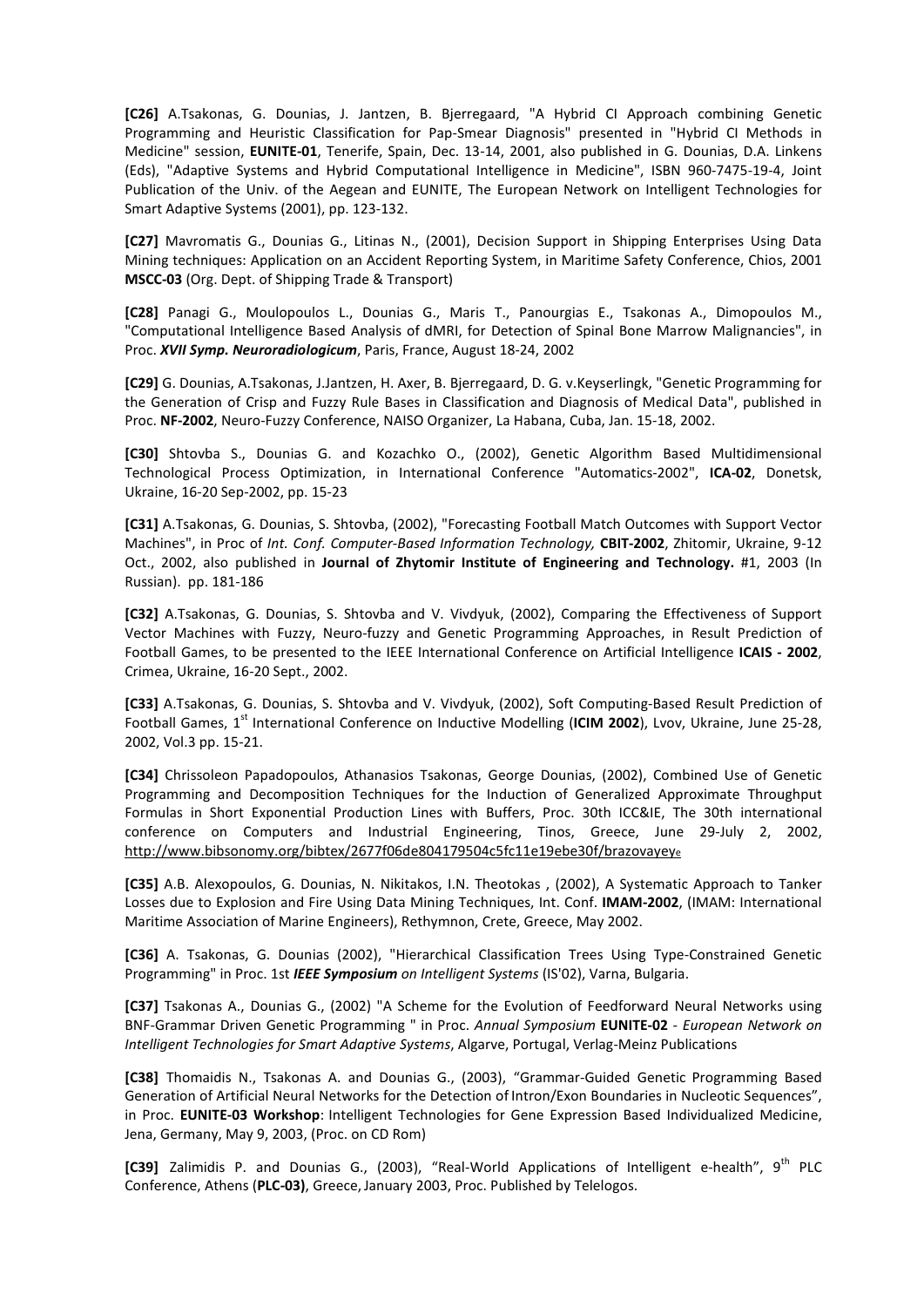**[C40]** Tsakonas A. and Dounias G., (2003), "Decision Making in the Medical Domain: Comparing the Effectiveness of GP-Generated Fuzzy Intelligent Structures", in Proceedings of the Annual Symposium **EUNITE-03**, Oulu, Finland, July 10-12, 2003, Verlag-Mainz Pub. (Proc. on CD Rom)

**[C41]** Tsakonas A., Nikolaidis E. and Dounias G., (2003), "Application of Fundamental Analysis and Computational Intelligence in Dry Cargo Freight Market", in Proceedings of the Annual Symposium **EUNITE-03**, Oulu, Finland, July 10-12, 2003, Verlag-Mainz Public, (Proc. CD Rom)

**[C42]** Thomaidis N.S., Dounias G., Zalimidis P., (2003) "Measuring the Penetration of Intelligent Technologies in Medical Business", in Proceedings of 3rd European Symposium on Intelligent Technologies and their implementation on Smart Adaptive Systems (**EUNITE-03**), Oulu, Finland July 10-12, 2003, Verlag-Mainz Publications (Proc. on CD Rom)

**[C43]** A.B. Alexopoulos and G. Dounias, (2003), An assessment of vessel-source oil pollution incidents in the Mediterranean Sea using inductive machine learning methodologies, Maritime Safety Conference, Chios, 2003 **MSCC-03** (Organiser: Dept. of Shipping Trade & Transport), also published in **AWP Journal**, 1(1), December 2003, http://www.stt.aegean.gr/AWPToC1.asp

**[C44]** Dounias G., (2003), Hybrid Computational Intelligence in Medicine, in Proc. Int. Workshop Intelligent and Adaptive Systems in Medicine, **IASM-03**, 31 March – 1 April 2003, Prague, Czech Republic (invited contribution and talk - Proc. on CD Rom).

**[C45]** Thomaidis N.S., Zalimidis P., Dounias G. (2003), "Intelligent Tools and Techniques for Supporting Tourism Services and Applications", in Proceedings of the 1st Int. Conf. on Sustainable Touristic Development and Environment, **STDE-2003**, Chios, Greece October-2003, Organizer: Int. Program of Graduate Studies in Tourism, Planning, Management & Policy, Univ. of the Aegean, Greece (Proc. on CD Rom).

**[C46]** Shtovba S., Kozachko O. M., and Dounias G., (2004), A fast genetic algorithm for optimizing the checking – retrofit procedures in multidimensional technological processes, Proc. of A.I. Conference "Intellectualization of Information Processing", **AICIIP-04**, Crimea (Aloushta), Ukraine, 14-19 June 2004, University of Donetsk Publications. Also published in **Artificial Intelligence Journal of the National Academy of Sciences of Ukraine**  Νο.2, 2004 (Ukrainian Journal, In Russian). pp. 225-230.

**[C47]** Shtovba S., Pankevich O., and Dounias G., (2004), Tuning the fuzzy classification models with various learning criteria: the case of credit data classification, in International Conference on Fuzzy Sets and Soft Computing in Economics and Finance, **FSSCEF-04**, June 17-20, 2004, St. Petersburg, Russia, Publisher: Monomax Meeting and Incentive Services, pp. 103-110.

**[C48]** Thomaidis N. and Dounias G., (2004), "Behavioural Finance: A New Challenge to Computational Intelligence", Proceedings of the Annual Symposium **EUNITE-04**, Aachen, Germany, June 10-12, 2004, Verlag-Mainz Publications (Proc. on CD Rom).

**[C49]** Thomaidis N., Dounias G., Vasilakis E., (2004), National and International Political and Economic Factors that Determine the Course of Athens Stock Exchange, in Proc. 1st International Conference of Applied Financial Economics, (**AFE-2004**), Samos, May 2004.

**[C50]** Tsakonas A. and Dounias G., (2004), Evolutionary Neural Logic Networks in Two Medical Decision Tasks, Proceedings of the Annual Symposium **EUNITE-04**, Aachen, Germany, June 10-12, 2004, Verlag-Mainz Publications (Proc. on CD Rom).

**[C51]** Tsakonas A. and Dounias G. (2004), Automated Expert Knowledge Base Generation Using Genetic Programming, **SETN-04**: 3rd Hellenic Conference on Artificial Intelligence, Samos, Greece, Companion Volume Proceedings, G.A. Vouros and T. Panagiotopoulos (Eds.), ISBN: 960-431-910-8, pp. 109-118.

**[C52]** A. Tsakonas, G. Dounias (2004), "Grammar-Guided Genetic Programming For Fuzzy Rule-Based Classification in Credit Management", in Proc. *XI SIGEF-04 Congress: Techniques and Methodologies for the Information and Knowledge Economy*, Reggio Calabria & Messina, Italy.

**[C53]** Kaymak U., Dounias G., Thomaidis N.S. (2005), "Financial and managerial benchmark problems to be handled by nature inspired intelligent methodologies", in Proceedings of the 1st European Symposium on Nature-Inspired Smart Information Systems (**NISIS-2005**), Albufeira, Portugal.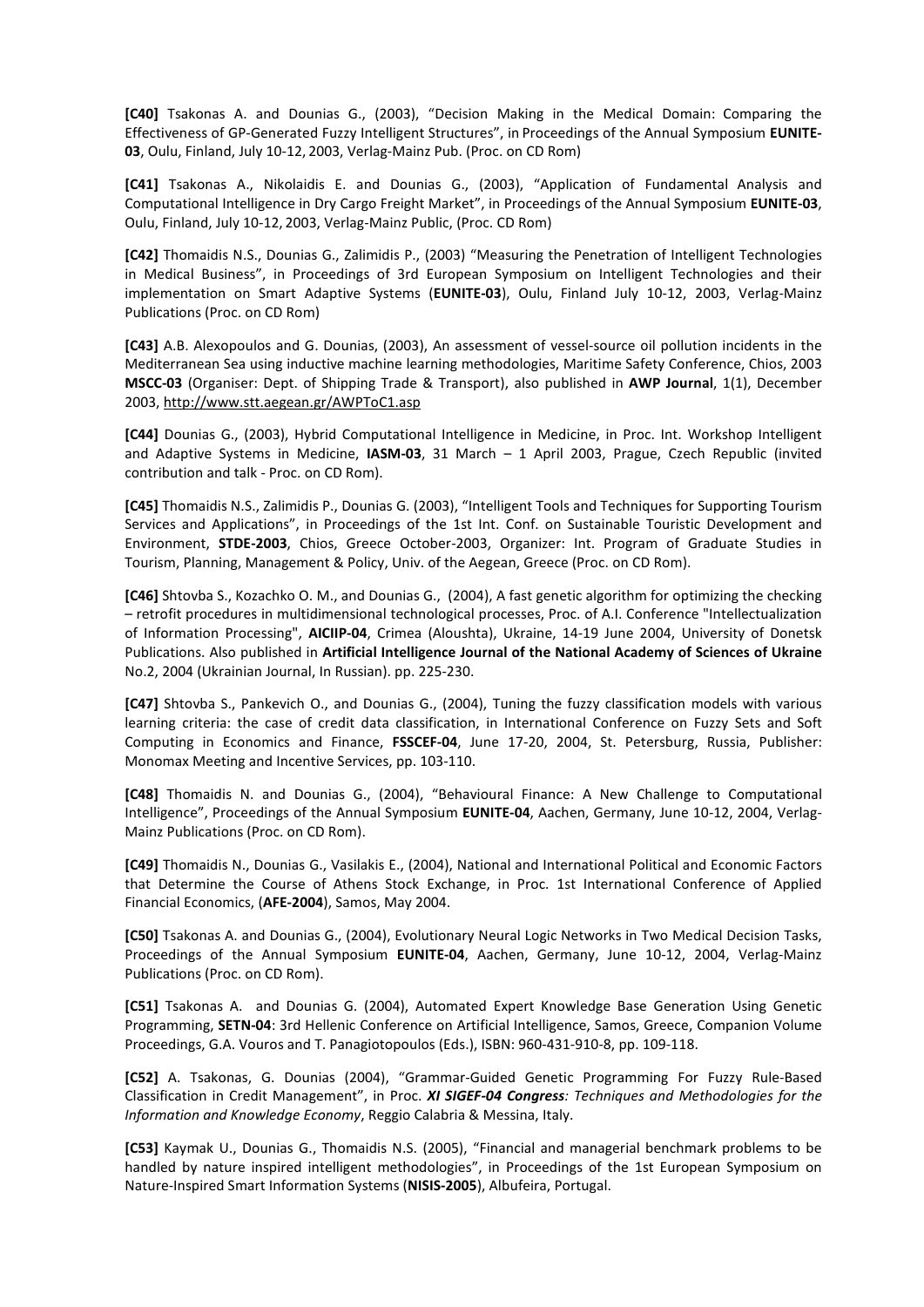**[C54]** Thomaidis N.S., Dounias G., N Kondakis (2005), "Financial statistical modelling with a new natureinspired technique", in Proceedings of the 1st European Symposium on Nature-Inspired Smart Information Systems (**NISIS-2005**), Albufeira, Portugal.

**[C55]** A. Tsakonas, G. Dounias, "An Architecture-Altering and Training Methodology for Neural Logic Networks: Application in the Banking Sector", in Proc. *1st Int'l Conf. on Artificial Neural Networks and Intelligent Information Processing*, **ANNIIP-2005**, Barcelona, Spain, 2005

**[C56]** Thomaidis N.S., Kondakis N., Dounias G. (2005), "The cross-dynamics of international financial markets: a suitable domain for applying nature inspired intelligent techniques", in Proceedings of the 1st European Symposium on Nature- Inspired Smart Information Systems (**NISIS - 2005**), Albufeira, Portugal.

**[C57]** Marinakis Y. and Dounias G., (2006) "Nature Inspired Intelligent Techniques for Pap Smear Diagnosis: Ant Colony Optimization for Cell Classification", The Pap Smear Benchmark, Intelligent and Nature Inspired Approaches in Pap Smear Diagnosis, Special Session Proceedings of the **NISIS - 2006** Symposium, 35 - 45, November 29 - December 1, 2006, Puerto de la Cruz, Tenerife, Spain.

**[C58]** Marinakis Y. and Dounias G. (2006), "Pap Smear Diagnosis Using a Hybrid Intelligent Scheme Focusing on Genetic Algorithm Based Feature Selection and Nearest Neighbor Classification", The Pap Smear Benchmark, Intelligent and Nature Inspired Approaches in Pap Smear Diagnosis, Special Session Proceedings of the **NISIS - 2006** Symposium, 15-24, November 29 - December 1 2006, Puerto de la Cruz, Tenerife, Spain.

**[C59]** Angelis V., Sakellarides O., Dounias G., Koufodontis I., (2006), Low Cost Broadband Connections : A Key Factor for SME Virtual Organisations, 46<sup>th</sup> Congress of the European Regional Science Association, **ERSA-2006**, Aug.30 - Sept.03, Volos, Greece, pp. 277-300

**[C60]** Marinakis Y. and Dounias G. (2006), "Nearest Neighbor Based Pap Smear Cell Classification Using Tabu Search for Feature Selection", The Pap Smear Benchmark, Intelligent and Nature Inspired Approaches in Pap Smear Diagnosis, Special Session Proceedings of the **NISIS - 2006** Symposium, 25-34, November 29 - December 1 2006, Puerto de la Cruz, Tenerife, Spain.

**[C61]** Jan Jantzen and George Dounias, (2006), Analysis of Pap-Smear Data, **NISIS 2006**, Puerto de la Cruz, Tenerife, Spain, 29 Nov. – 1 Dec 2006

**[C62]** Tsakonas A., Dounias G., Nikitakos N. (2006), Active Sonar Target Identification Using Evolutionary Neural Logic Networks, in NeSy-06: 2<sup>nd</sup> Int. Workshop on Neural-Symbolic Learning and Reasoning, organised at **ECAI-06**: European Conference on Artificial Intelligence, Riva del Garda Italy, Aug. 29

**[C63]** Papadopoulos E., Dounias G. (2006), Real Options Methodology for IT Project Evaluation, Proc. 3rd International Conference on Applied Financial Economics **AFE-06**, Samos, Greece, June-2006.

**[C64]** Tsakonas A., Ampazis N., Dounias G. (2006), Towards a Comprehensible and Accurate Credit Management Model: Application of Four Computational Intelligence Methodologies, **IEEE** supported Int. Conference on Evolving Fuzzy-Systems **EFS-06**, Lake District, UK, September-06, pp.295-299.

**[C65]** Marinakis Y., Marinaki M., Dounias G. and Zopounidis C. (2007), "Metaheuristic Algorithms in Medicine, The Pap-Smear Cell Classification Problem", Book of Abstracts of the **ECO-Q** Management and Quality in Health Care, 30-31 March 2007, Chania, Greece (presentation).

**[C66]** Marinakis Y., Marinaki M. and Dounias G., (2007) "Honey Bees Optimization Algorithm for the Vehicle Routing Problem presented in **NICSO-2007**, Italy, also appeared (2008) in **Studies in Computational Intelligence, Springer** Series on Nature Inspired Cooperative Strategies for Optimization, pp. 139-148

**[C67]** Ampazis N., Iakovaki H., Dounias G. (2007), Author Identification of E-mail Messages with OLMAM Trained Feedforward Neural Networks in Proc. ICTAI-2007: **19th IEEE-ICTAI** Conf. on Tools with Artificial Intelligence, Patras, Greece, Oct. 29-31, 413-417.

**[C68]** Vassiliadis V., Dounias G. (2007), Applications of Nature-Inspired Intelligence in Finance, in Proc. **4 th IFIP** Conf. Artificial Intelligence Applications and Innovations AIAI-07, Athens, Greece, September 20-21, IFIP Int Federation for Information Processing 247, pp. 187-194.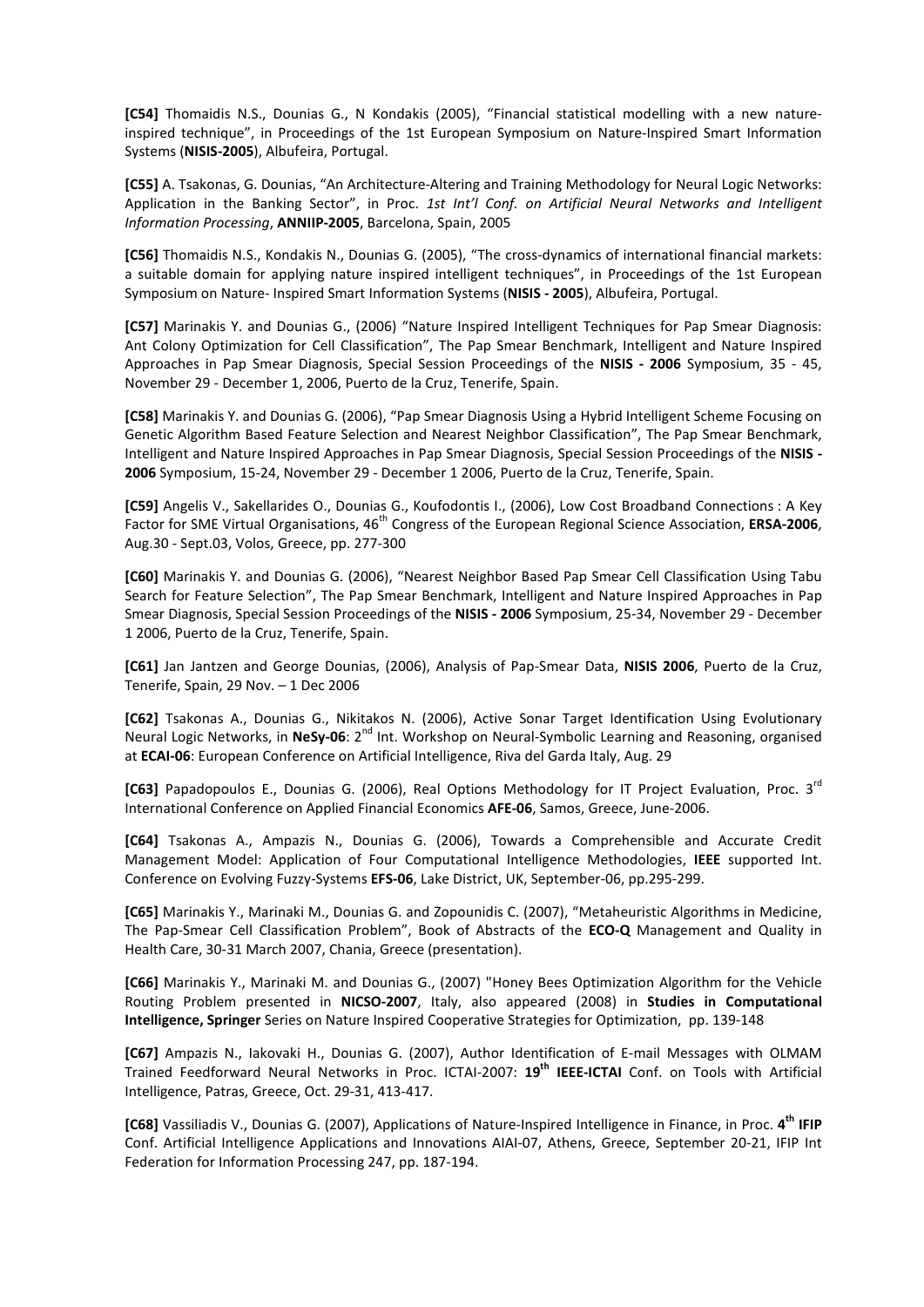**[C69]** Vassiliadis V., Thomaidis N., Marinakis Y., Michalopoulos M., Dounias G. (2007), "Investigating Interrelations of Major International Stock Markets with the Use of Econometric and Intelligent Approaches", **SIGEF 2007**, XIV Congress of International Association for Fuzzy-Set Management and Economy, 1-3 November 2007, Poiana, Brasov, Romania.

**[C70]** N.S. Thomaidis, I. Marinakis, M. Marinakis, G. Dounias (2007), "Optimisation of Complex Financial Models Using Nature-Inspired Techniques", in Proceedings of the 2nd European Symposium on Nature-Inspired Smart Information Systems (**NISIS 2007**), St. Julians, Malta.

**[C71]** Tsakonas A., Dounias G., (2008), Application of genetic programming in software engineering empirical data modelling, in Proc. **ICSOFT-2008**, 3rd International Conference on Software and Data Technologies, 5-8 July, Porto, Portugal, pp.295-300, (INSTICC - Inst. for Syst. & Tec. of Inf., Contr.&Com..)http://www.informatik.unitrier.de/~ley/db/conf/icsoft/icsoft2008-1.html#TsakonasD08

**[C72]** Tsakonas A. and Dounias G., (2008), Evaluation of Human Estimators for Software Projects by Means of Genetic Programming, Proc. 4<sup>th</sup> SCPM & 1<sup>st</sup> IPMA MedNet Conference, Project Management Advances, Training and Certification in the Mediterranean, Chios Island, Greece, 29-31 May 2008, http://2008.pmgreece.gr

**[C73]** Tsakonas A, Dounias G., (2009), Deriving Models for Software Project Effort Estimation by Means of Genetic Programming, **KDIR 2009**: Proc. of the Int. Conf. on Knowledge Discovery & Inf. Retrieval, Funchal - Madeira, Portugal, Oct. 6-8, 2009, pp. 34-42, http://www.informatik.unitrier.de/~ley/db/conf/ic3k/kdir2009.html#TsakonasD09

**[C74]** Thomaidis, N., Dounias, G. 2010, Special Session: Computational Techniques In Financial Decision Making, University of the Aegean, Department of Financial and Management Engineering, 7th **AFE-2010**, *International Conference in Applied Financial Economics*, Samos, Greece, http://www.ineag.gr/AFE/index.php

**[C75]** Vassiliadis V., Dounias G., (2010) A comparative study of a nature-inspired intelligent metaheuristic algorithm in an active portfolio management framework with risk constraint, Applied Financial Economics Conference, **AFE-10**, Samos, Greece, July 2010

**[C76]** Giorgos Giannakouris, Vassilios Vassiliadis, Georgios Dounias: Experimental Study on a Hybrid Nature-Inspired Algorithm for Financial Portfolio Optimization. **SETN 2010**: pp.101-111

**[C77]** Vassiliadis V., Bafa V. and Dounias G., 2011, On the performance of a hybrid genetic algorithm: Application on the Portfolio Management Problem. In Proceedings of the  $8<sup>th</sup>$  International Conference on Advances in Applied Financial Economics (**AFE-11**), pp.70-78

**[C78]** Vassilios Vassiliadis, Nikos S. Thomaidis, Georgios Dounias: On the Performance and Convergence Properties of Hybrid Intelligent Schemes: Application on Portfolio Optimization Domain. **EVOFIN-2011,** Evo-Applications (2) 2011: 131-140

**[C79]** M. Gaila, V. Vassiliadis, N. Kondakis, G. Dounias,, Genetic Programming-based trading system: An application on the NASDAQ 100 stock index **IMAEF-2012**, 4th international *Ioannina* Meeting on Applied Economics and Finance, June 21-22, *2012, Ioannina, Greece*

**[C80]** V. Vassiliadis, G. Dounias, Dynamic Trading Systems based on Nature Inspired Intelligence and Statistical Techniques, **PPSN 2012**, 12th International Conference on Parallel Problem Solving From Nature - September 1-5, 2012 Taormina, Italy

**[C81]** G. Dounias, A. Tsakonas, D. Charalampakis, E. Vasilakis, Business Plan Evaluation Using Ensembles of Evolutionary Classifiers, **PPSN 2012**, 12th International Conference on Parallel Problem Solving From Nature - September 1-5, 2012 Taormina, Italy

**[C82]** Koufopantelis L., Vassiliadis V., Kondakis N., Dounias G., An Automated Trading System Based on Principles from Artificial Intelligence, 9<sup>th</sup> International Conference on Applied Financial Economics, **AFE-12**, Samos Island, Greece, June 28-30, 2012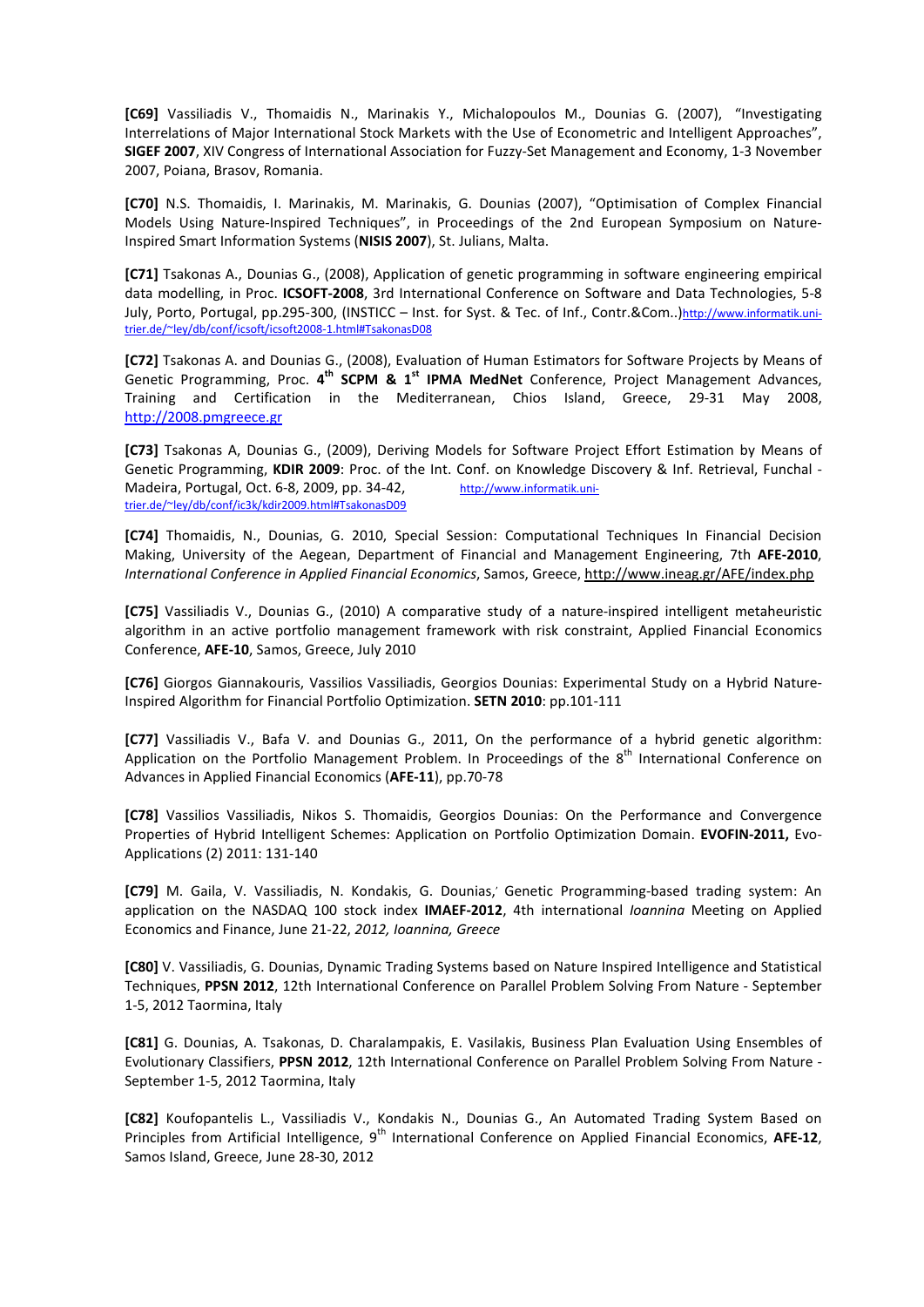**[C83]** Vassilios Vassiliadis, Georgios Dounias, Tzanetos Alexandros, 2012, Parameter Tuning of Hybrid Nature-Inspired Intelligent Metaheuristics for Solving Financial Portfolio Optimization Problems, 7th Hellenic Conf. on Artificial Intelligence, May 28-31, 2012, Lamia, Greece, **SETN 2012**: 198-205

**[C84]** G. Dounias, A. Tsakonas, D. Charalampakis and E. Vasilakis, (2013) Effective Business Plan Evaluation Using An Evolutionary Ensemble**, ICSOFT-DATA 2013** (2nd International Conference on Data Management Technologies and Applications - DATA 2013), INSTICC Conference Series, Rejkyavik, Iceland, 29-31 July 2013

**[C85]** Thomaidis N.S., Salagaras C., Vassiliadis V., Koutras V., Platis A.N., Dounias G., (2013), Evolutionary Algorithms for Solving Resource Availability Optimization Problems related to Client Service of Different Priority Classes, **HELORS**, 2nd International Symposium and 24th National Conference on Operational Research, Athens, Greece

**[C86]** M.P. Zorzou, A. Kosti, M. Stoupaki, A. Kallergi, S. Skoulikidi, E. Papadopoulou, A. Pitsikouli, M. Psallas, P. Pramangioulis, G. Dounias (2014), Fluoroquinolones and QT prolongation in the clinical setting: study of their impact in the heavily predisposed hospitalized population, **ECCMID-2014**, Barcelona, Spain, 10-13 May 2014

**[C87]** C. Kyriklidis and G. Dounias, 2014, Application of Evolutionary Algorithms in Project Management, in **SETN-2014**: 8th Hellenic Conference on Artificial Intelligence, Ioannina

**[C88]** Vassilios Vassiliadis and Georgios Dounias (2014), Nature-Inspired Intelligent Techniques for Automated Trading: A Distributional Analysis, in Aristidis Likas Konstantinos Blekas, Dimitris Kalles (Eds.), Artificial Intelligence: Methods and Applications, 8th Hellenic Conference on AI, **SETN 2014**, Ioannina, Greece, May 15- 17, 2014 Proceedings LNAI (Springer)

**[C89]** Eleftheriadou T., Ampazis N., Androvitsaneas V., Gonos I., Dounias G., Stathopulos I. (2014), Ground Resistance Estimation Using Feed-Forward Neural Networks, Linear Regression and Feature Selection Models, in Aristidis Likas Konstantinos Blekas, Dimitris Kalles (Eds.) Artificial Intelligence: Methods and Applications, 8th Hellenic Conference on AI, **SETN 2014**, Ioannina, Greece, May 15-17, 2014 Proceedings LNAI (Springer)

**[C90]** Vasilios P. Androvitsaneas, Ioannis F. Gonos, Ioannis A. Stathopulos Antonios K. Alexandridis George Dounias (2014), Wavelet Neural Networks for Ground Resistance Estimation, Proceedings of the  $4<sup>th</sup>$ International Conference on High Voltage Engineering and Application-**ICHVE 2014**, Poznan, Poland, 8-11 Sept. 2014, paper A-7-5, pp. 1–5.

**[C91]** Tzanetos Alexandros, Thomaidis Nikolaos, George Dounias (2014), Nature Inspired Techniques and Meta-heuristics in Energy Dispatch Problems: A comparison*, 53nd Meeting of the EWGCFM and Int. Conference of the RCEM,* May 22-24, 2014, Chania, Greece, http://www.rcem.eu/energy2014/

**[C92]** V. Vassiliadis, C. Salagaras, V.P. Koutras, N. S. Thomaidis, A.N. Platis, G. Dounias, C. Kyriazis, (2014), Resource Availability Modeling and Optimization in a Car Park Management Problem, in  $3<sup>rd</sup>$  International Symposium and **25th National Conference on Operational Research Operational Research in Transportation, Energy and the Environment**, University of Thessaly, Volos, Greece, June 26-28, 2014

**[C93]** Vassilios Vassiliadis and Georgios Dounias, (2014), Nature-Inspired Intelligent Techniques for Automated Trading: A Distributional Analysis, in Aristidis Likas Konstantinos Blekas, Dimitris Kalles (Eds.) Artificial Intelligence: Methods and Applications, 8th Hellenic Conference on AI, **SETN 2014**, Ioannina, Greece, May 15- 17, 2014 Proceedings

**[C94]** M.P. Zorzou, A. Kosti, M. Stoupaki, A. Kallergi, S. Skoulikidi, E. Papadopoulou, A. Pitsikouli, M. Psallas, P. Pramangioulis, G. Dounias, (2014), Fluoroquinolones and QT prolongation in the clinical setting: study of their impact in the heavily predisposed hospitalized population, **ECCMID-14** Conf., 10-13 May 2014

**[C95]** M.P. Zorzou, P. Bikoulis, I. Maris, A. Pitsikouli, M. Patinioti, S. Vafiadaki, M. Pirrou, E. Stavropoulou, E. Kallergi, I. Gavalas, I. Challiori, I. Stamoulis, G. Antonaki, G. Dounias (2014), HBV Vaccination Among Healthcare Personnel in Greek Public Hospitals: The Case of Skylitsion General Hospital of Chios, **ECCMID**, 25th European Congress of Clinical Microbiology and Infectious Diseases, 25 - 28 April 2015, Denmark, Copenhagen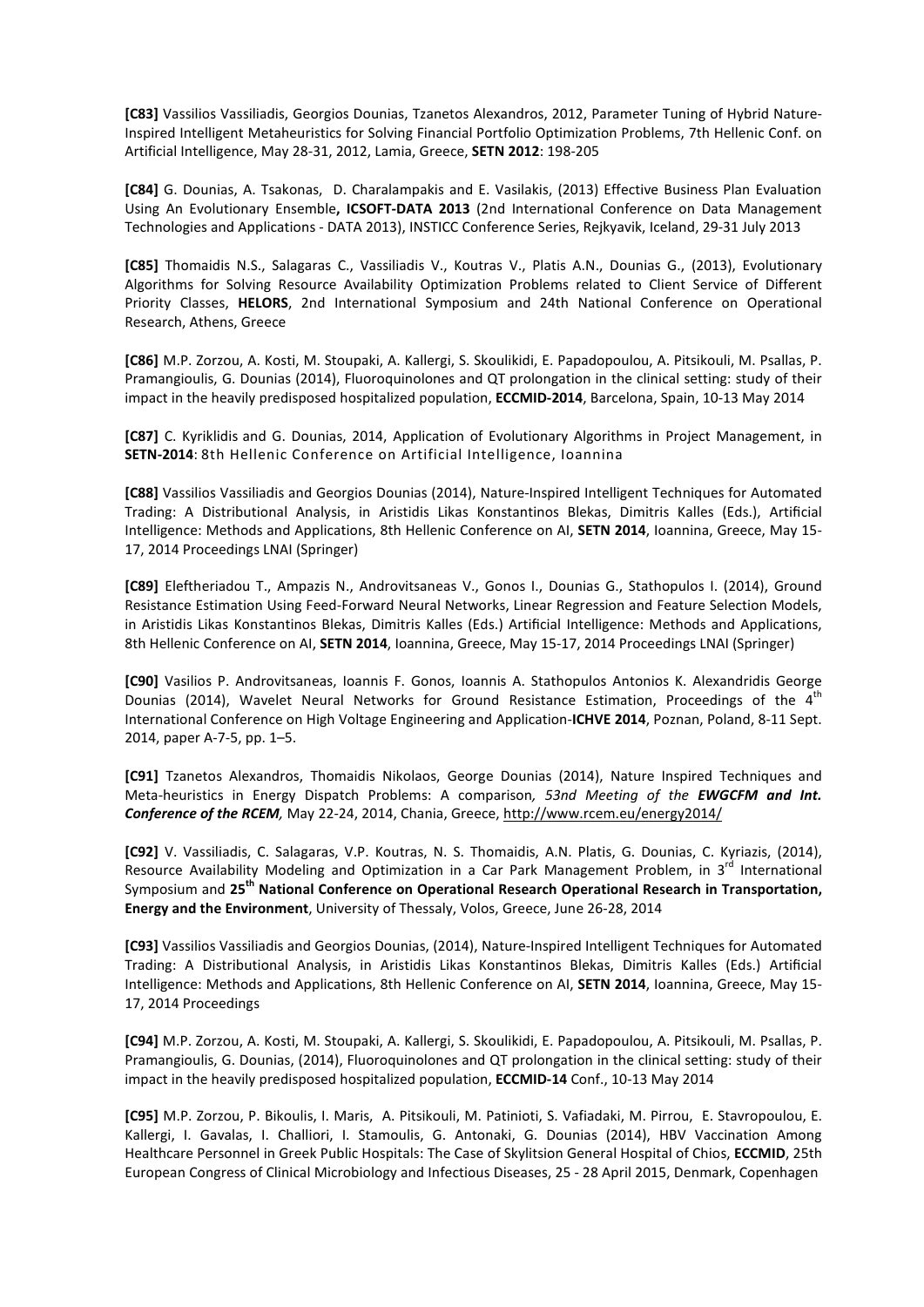**[C96]** Kyriklidis, C. and Dounias, G., (2014), Application of Evolutionary Algorithms in Project Management, in L. Iliadis et al. (Eds.): **AIAI 2014**, IFIP AICT 436 Springer**,** pp. 335–343, http://www.springer.com/us/book/9783662447215

**[C97]** Boulas, K., Dounias, G., Papadopoulos, C. and Tsakonas, A. (2015). "Acquisition of Accurate or Approximate Throughput Formulas for Serial Production Lines through Genetic Programming", *Proccedings of 4th International Symposium and 26th National Conference on Operational Research* (**HELORS-2015**), pp.128- 133, Chania-Greece: Hellenic Operational Research Society.

**[C98]** Kyriklidis, C., Matsoukis, S., Emmanouilidis, T., Drivaliaris, D., Charalampakis, D., and Dounias, G., 2015, Sequential function evaluation of projects' resource leveling profiles acquired through GAs, in **HELORS'15,** 4th International Symposium and 26th National Conference on Operational Research**,** 4-6 June 2015, Chania, Greece», pp. 139-143.

**[C99]** O. Mavroudis & G. Dounias "Green Solutions for energy savings adapted to the Greek market requirements. Case study: The general hospital of Chios Skilitsion", 2<sup>nd</sup> International Conference on "Energy, Sustainability and Climate Change", **ESCC 2015**, Crete, Greece, June 21-27, 2015

**[C100]** Androvitsaneas V.P., Gonos I.F., Dounias G.D., Stathopulos I.A.: "Ground resistance estimation using inductive machine learning", Proceedings of the 19<sup>th</sup> International Symposium on High Voltage Engineering (ISH 2015), Pilsen, Czech Republic, August 23<sup>rd</sup>–28<sup>th</sup>, 2015.

**[C101]** K. Boulas, V. Androvitsaneas, I. Gonos, G. Dounias and I.Stathopulos (2016), Ground Resistance Estimation using Genetic Programming, 5th Int. Symposium and 27th National Conference on Operational Research, **HELORS-2016**, June 9-11, Piraeus, Greece, edited by Athanasios Spyridakos and Lazaros Vryzidis, 66–71. Aigaleo, Athens. eeee2016.teipir.gr/ConferenceBookHELORS2016.pdf.

**[C102]** Boulas, Konstantinos, Georgios Dounias, and Chrissoleon Papadopoulos, 2017, "Approximating Throughput of Small Production Lines Using Genetic Programming", in *Operational Research in Business and Economics: 4th International Symposium and 26th National Conference on Operational Research, Chania, Greece, June 2015*, edited by Evangelos Grigoroudis and Michael Doumpos, 185–204. Cham: Springer International Publishing. https://doi.org/10.1007/978-3-319-33003-7\_9.

**[C103]** Ανδροβιτσανέας Β.Π., Γκόνος Ι.Φ., Σταθόπουλος Ι.Α., Καραμπότσης Ε., Δούνιας Γ., (2017), Εκτίμηση της Κρίσιμης Τάσης Υπερπήδησης Ρυπασμένων Μονωτήρων με Χρήση Συμβατικών και Ευφυών Τεχνικών, Συνέδριο **CIGRE** (Ελληνική Επιτροπή του Διεθνούς Συμβουλίου Μεγάλων Ηλεκτρικών Δικτύων (10 σελίδες)

**[C104]** V.P. Androvitsaneas, I. F. Gonos, G. Dounias, I.A. Stathopulos, (2017), AnCritical Flashover Voltage on Polluted Insulators Estimated Using Conventional and Intelligent Techniques, **ISH-17**, Buenos Aires, Argentina

**[C105]** Konstantinos Boulas, Alexandros Tzanetos, Georgios Dounias, (2018), Acquisition of approximate throughput formulas for serial production lines with parallel machines using intelligent techniques, **SETN '18,** July 9–15, 2018, Rio Patras, Greece, Association for Computing Machinery (ACM)

**[C106]** Tzanetos, A., Kyriklidis, C., Papamichail, A., Dimoulakis, A., & Dounias, G. (2018, July), A Nature Inspired metaheuristic for Optimal Leveling of Resources in Project Management, In Proceedings of the 10th Hellenic Conference on Artificial Intelligence**, SETN'18** (ACM).

**[C107]** Πανουργιά Ε., Παναγή Γ., Καραμπότσης Ε., Κουρέας Α., Χαλκιάς Σ., Μουλοπούλου Α., Δούνιας Γ., (2018), Ανάλυση Δεδομένων Μαγνητικής Τομογραφίας για τον Καρκίνο του Μαστού με Xρήση Τεχνικών Υπολογιστικής Νοημοσύνης, **Πανελλήνιο Ακτινολογικό Συνέδριο**, Αθήνα, Δεκέμβριος 2018

**[C108]** [D16] Karampotsis, E., Boulas K., Tzanetos A., Androvitsaneas V.P., Gonos I.F., Dounias G., and Stathopulos I.A., 2017, "Computational Intelligence Techniques for Modelling the Critical Flashover Voltage of Insulators: From Accuracy to Comprehensibility." In Advances in Artificial Intelligence: From Theory to Practice: 30th International Conference on Industrial Engineering and Other Applications of Applied Intelligent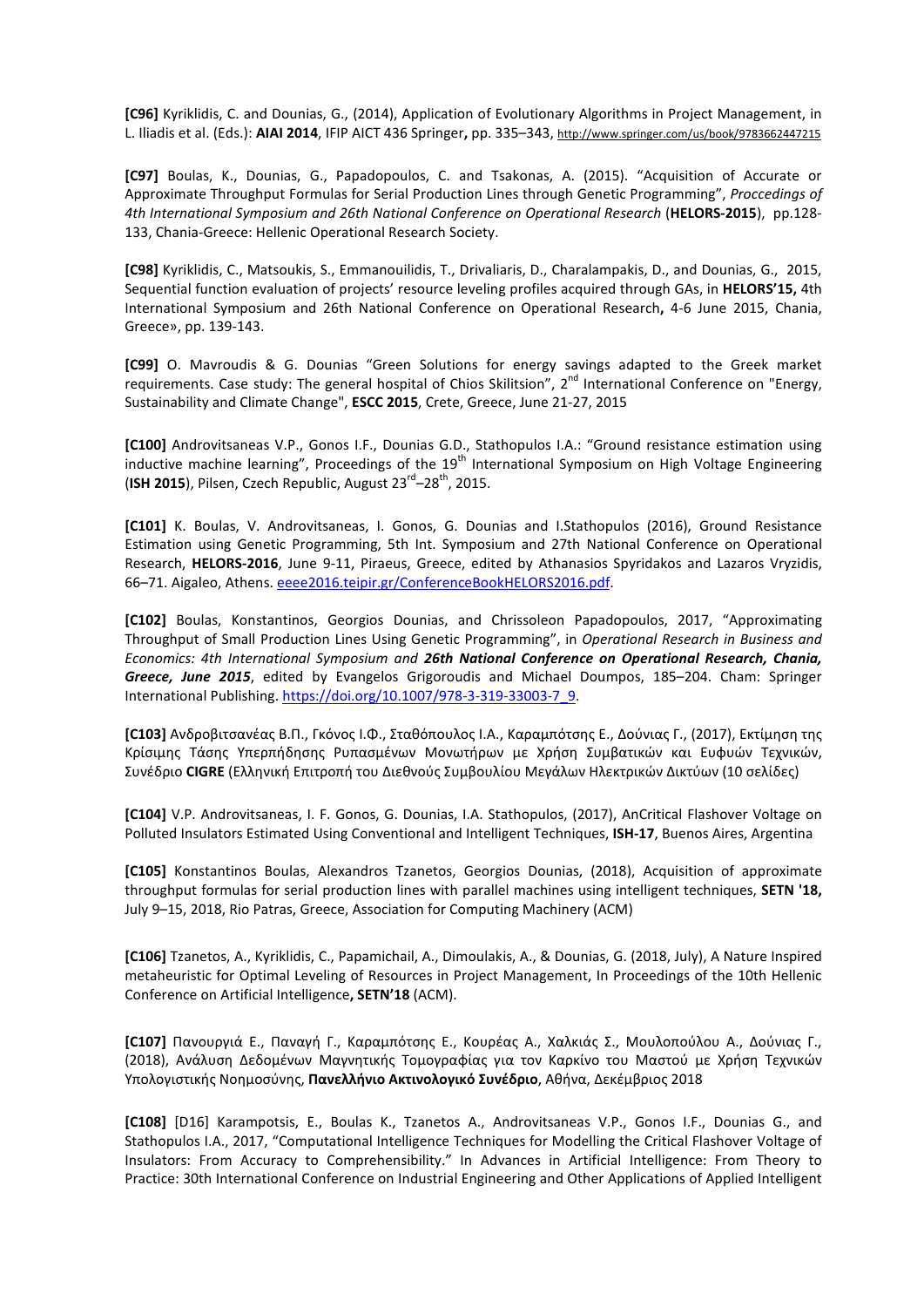Systems, **IEA/AIE 2017,** Arras, France, June 27-30, 2017, Proceedings, Part I, edited by Salem Benferhat, Karim Tabia, and Moonis Ali, (poster session).

**[C109]** Alexandros Tzanetos and Georgios Dounias, (2019), Sonar Inspired Optimization in Energy Problems Related to Load and Emission Dispatch, **LION'19** Conference, May 2019, Chania, Crete, Greece

**[C110]** Boulas KS, Dounias GD, Papadopoulos CT, (2019), Throughput estimation of small flow lines using hybrid evolutionary techniques. In: **SMMSO 2019**, Leibniz University Hannover Institute of Production Management Hannover, Goslar, Germany, pp 79–81

**[C111]** Dimitrios Ntardas, Alexandros Tzanetos, Georgios Dounias, 2019, Resource Leveling Optimization in Construction Projects of High Voltage Substations Using Nature-Inspired Intelligent Evolutionary Algorithms, in **ICHVE 2019**: International Conference on High Voltage Engineering, November 18-19, 2019 in London, UK.

**[C112]** D. Ntardas, A. Tzanetos and G. Dounias, (2020), "Intelligent Nature-Inspired Approaches for Optimal Resource Levelling in a High Voltage Alternating Current Submarine Link Terminal Station Project," *11th International Conference on Information, Intelligence, Systems and Applications (IISA)*, Piraeus, Greece, 15-17 July 2020 pp. 1-6, (IEEE Explore Publications), doi: 10.1109/IISA50023.2020.9284385.

**[C113]** Tzanetos A. and Dounias G. (2020), Sonar Inspired Optimization Based Feature Selection, 11<sup>th</sup> Hellenic Conference on Artificial Intelligence (**SETN 2020**), Athens, Greece, NCSR "Demokritos", September 02–04, 2020, Athens, Greece, © 2020 Association for Computing Machinery (ACM)

**[C114]** Panourgias E., Karampotsis E., Dounias G., (2020), Revisiting bMRI Examinations using Inductive Machine Learning to classify Breast Lesions, in **EUSOMII** Virtual Annual Meeting – 'How to prepare for the Digital Age'. Valencia, Oct 24th, 2020. Location: Online (abstract and presentation slides)

#### **Other Publications**

**[Τ1]** Dounias, G., C. Zopounidis, 2009, Editorial Int. Journal of Engineering and Management, Vol.1 No2, pp.103-104, Summer 2009

**[Τ2]** G. Dounias C. Zopounidis, 2010, Editorial, Int. Journal of Engineering and Management, Vol.2 No1, Winter 2010

**[Τ3]** Dounias, G., Zopounidis C., 2010, Editorial Int. Journal of Engineering and Management, Vol.2 No2, Summer 2010

**[Τ4]** Dounias G., Zopounidis C., 2011, Editorial, Int. Journal of Engineering and Management, Vol.3 No1, Winter 2011

**[Τ5]** Dounias, G., Zopounidis C., 2011, Editorial Int. Journal of Engineering and Management, Vol.3 No2, Summer 2011

**[Τ6]** Dounias G., Zopounidis C., 2012, Editorial, Int. Journal of Engineering and Management, Vol. 4 No 1, Summer 2012

**[Τ7]** Dounias G., Zopounidis C. (2013), Editorial, Int. Journal of Engineering and Management, Vol. 5 No 1, Summer 2013

**[T08**] G. Dounias, C. Zopounidis (2014), Editorial, International Journal on Engineering and Management, Vol.6, No.1, pp. 1-2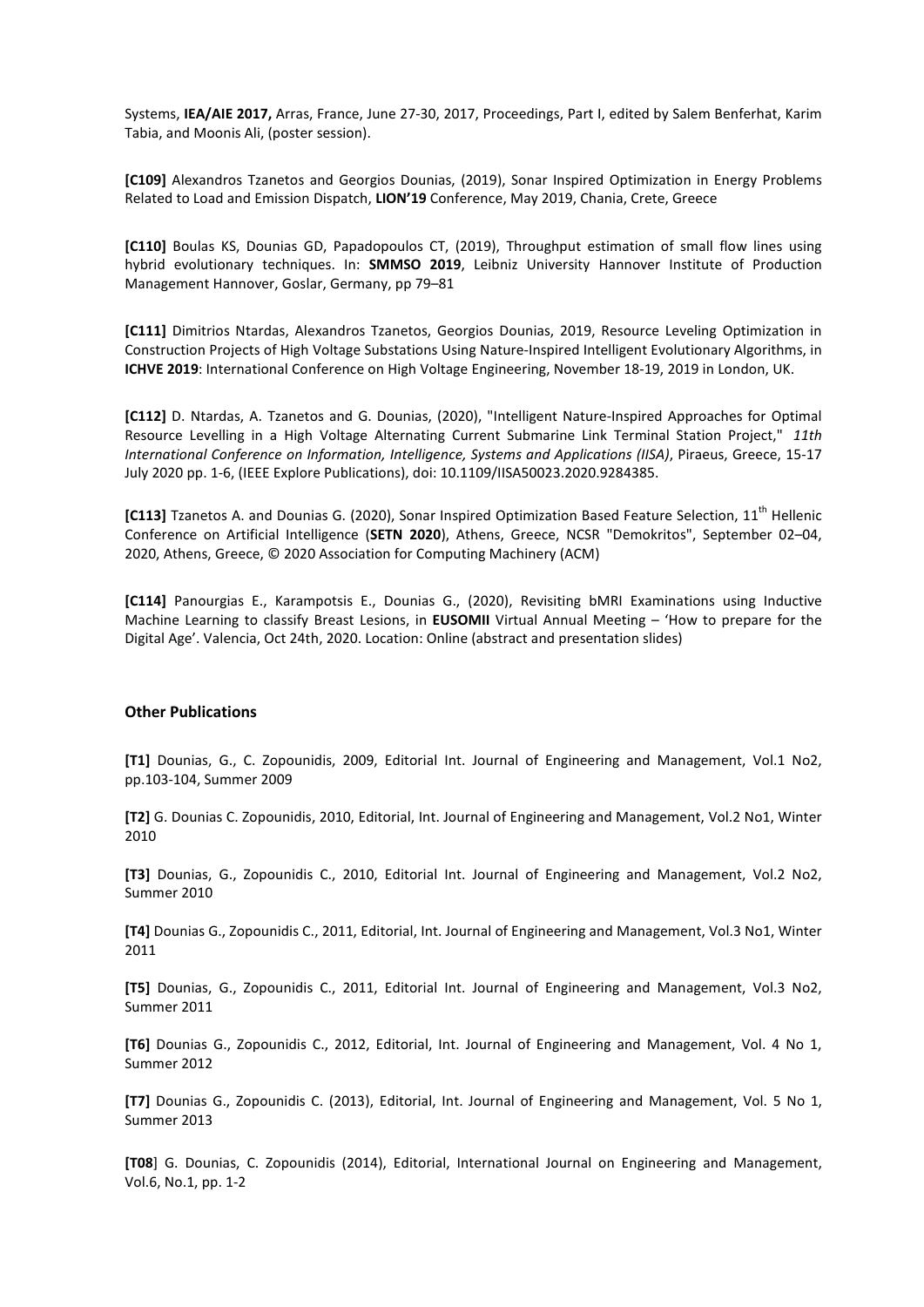**[T09]** G. Dounias, C. Zopounidis, Editorial, International Journal on Engineering and Management, Vol.6, No.2, p.1

**[T10]** C. Kiriklidis and G. Dounias (2015): **Research Report: "1082 Benchmark Problems related to Resource Leveling Optimization: Best solutions obtained from the Application of different Evolutionary Intelligence Algorithms**" (research report freely available on-line from the MDE-Lab website) http://mdelab.aegean.gr/research-material )

#### **Oral Presentations in Conferences**

**[D01]** A.B. Alexopoulos, G. Dounias, E. Kalivas and M. Lekakou, (2001), A Detailed Analysis of Passenger and Ro-Ro Ships' Accidents in Greek Seas Using a Data-Mining Tool, **MSCC-01**, Maritime-Safety Conference – Chios 2001 (Organiser: Dept. of Shipping Trade & Transport)

**[D02]** A. Tsakonas, H. Kitrinou and G. Dounias, (2001), "Embedding Genetic Approximation Techniques into Short-stage Multichannel Queueing Models, Applying to Seaports", in Proc. **SQM-5**, University of the Aegean, Chios, Greece, 2001

**[D03]** Tsakonas Α. and Dounias G., (2002), Hybrid Computational Intelligence Schemes in Complex Domains: An Extended Review, SETN'02, Thessaloniki, Greece

**[D04]** J. Strackeljan, M. Wojnarski, B. Pfahrigner, I. Nastac, A. Costea, U. Kaymak, G. Dounias, A. Tsakonas, E. Nikolaidis, J-M Sousa, C-S Silva, R-H Palm, (2003), Business and Management Applications of Smart Adaptive Systems Chair, Eunite Conference, Oulu, Finland July 10-12, 2003, Verlag-Mainz Publications

**[D05] A**mpazis N., Dounias G. and Jantzen J., (2004), "Efficient Second Order Neural Network Training Algorithms for the Construction of a Pap-Smear Classifier", **SETN'04,** Samos, Greece

**[D06]** Thomaidis N.S., Kondakis N. and Dounias G. (2006), "An Ιntelligent Statistical Arbitrage Trading System", **SETN'06** Heraklion, Crete

**[D07]** Tzastoudis V., Thomaidis N.S. and Dounias G. (2006), ""Improving Neural Network Based Option Price Forecasting", **SETN'06,** Heraklion, Crete

**[D08]** Efthymios A. Papadopoulos and Georgios Dounias, (2006), Real Option Methodology for the Evaluation of IT projects, **MIBES-2006**, Management of International Business & Economic Systems, 4-5 Nov. 2006, Larissa, TEI of Larissa Conference Center

**[D09]** Yannis Marinakis, Magdalene Marinaki and Georgios Dounias, (2007), Honey Bees Mating Optimization Algorithm for the Vehicle Routing Problem, **NICSO 2007,** International Workshop on Nature Inspired Cooperative Strategies for Optimization, Acireale, Sicily (Italy), Nov. 8-10, 2007

**[D10]** Y. Marinakis, M. Marinaki and G. Dounias, (2008) "Honey Bees Optimization Algorithm for the Vehicle Routing Problem presented in NICSO-2007, Italy

**[D11]** A. Tsakonas, G. Dounias (2008), "Predicting Defects in Software Using Grammar-Guided Genetic Programming", in SETN'08, Syros, Greece

**[D12]** S. Lalas, N. Ampazis, A. Tsakonas, G. Dounias and K. Vemmos (2008), Modeling Stroke Diagnosis with the Use of Intelligent Techniques, SETN'08, Syros, Greece

**[D13]** Thomaidis N., Dounias G., 2009, A hybrid neural network-based trading system, pres. in HAIS'09, Spain

**[D14]** Vassiliadis V. Thomaidis N., Dounias G., 2009, Active Portfolio Management under a Downside Risk Framework: Comparison of a Hybrid Nature - Inspired Scheme, presented in HAIS'09, Spain

**[D15]** Giannakouris G., Vassiliadis V., Dounias G., 2010, «Experimental Study on a Hybrid Nature-Inspired Algorithm for financial portfolio optimization", accepted to be presented in SETN'10, Athens, Greece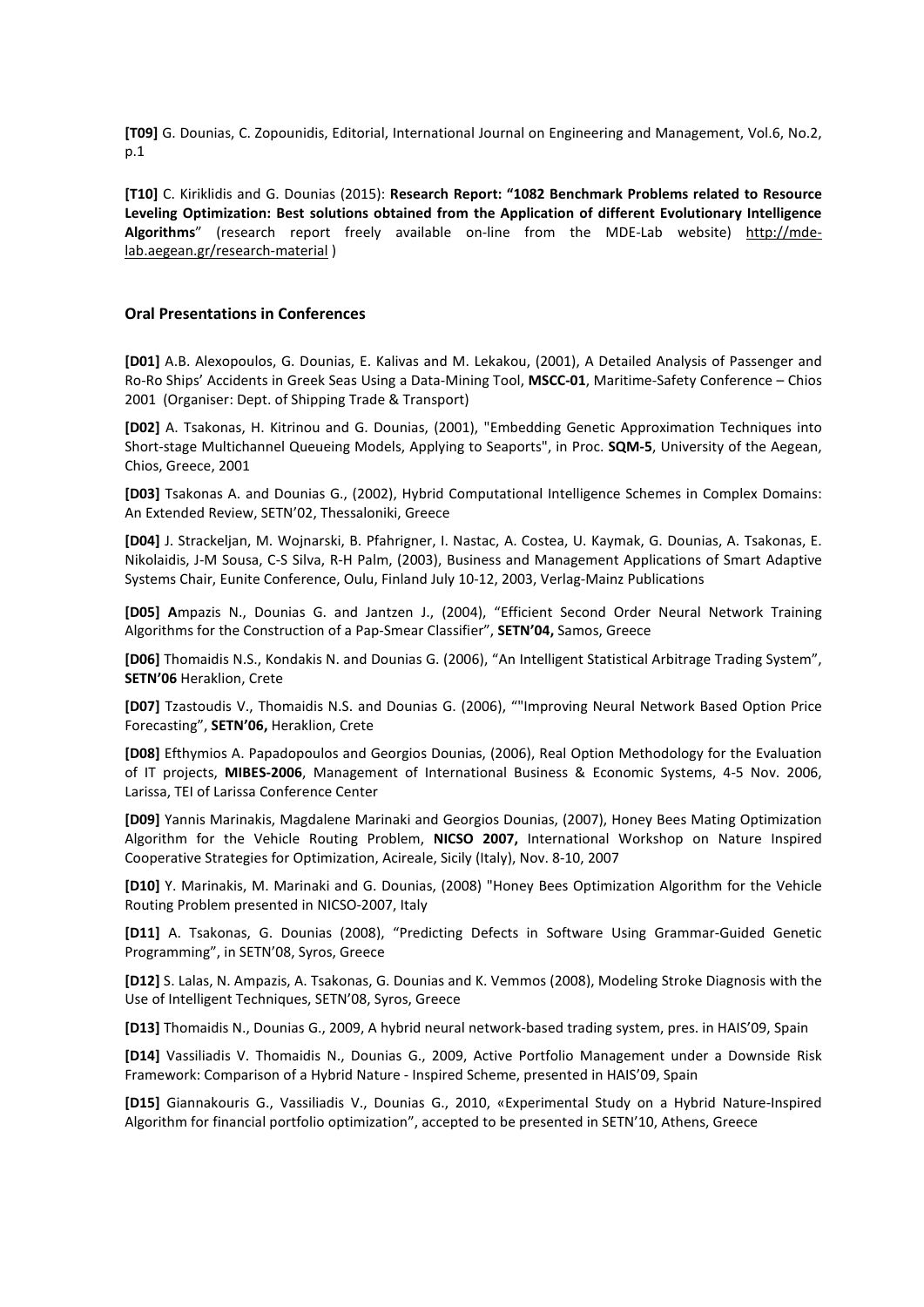# **Editorships Special Issues/Sessions**

- N. Thomaidis, G. Dounias, Special Session on Computational Economics, AFE-2010, Samos, Greece (Jul '10)
- N. Thomaidis, V. Vassiliadis, G. Dounias (2009), «Hybrid Artificial Intelligence in Financial Engineering», special session, 4th International Conference on Hybrid Artificial Intelligence Systems 2009 (HAIS09), June 10-12, Salamanca, Spain
- Magoulas G.D., and Dounias G., Computational Intelligence in Medicine and Biology, special issue of the journal Applied Intelligence: The International Journal of Artificial Intelligence, Neural Networks, and Complex Problem-Solving Technologies, vol. 27(3), December, **2007** pp. 189-192.
- Magoulas G.D., and Dounias G., Intelligent Technologies in Bioinformatics and Medicine, special issue of the journal Computers in Biology and Medicine, vol. 36(10), October **2006**, pp. 1045-1184
- Magoulas G.D., Dounias G. Linkens D.A., Intelligent Tools for Problem Solving in Bioinformatics and Medicine, special issue of the Int. Journal of Artificial Intelligence Tools, 15(3), June **2006**, pp. 331-432.
- Jantzen J. and Dounias G. (**2006**), The Pap Smear Benchmark: Intelligent and Nature-Inspired Approaches in Pap Smear Diagnosis, J. Jantzen and G. Dounias (Eds.)*, pp. 5-14, A Joint Publication of the University of the Aegean with NISIS Network, ISBN 960-7475-39-9*
- Dounias G., Magoulas G. and Linkens D., Intelligent Technologies in Bioinformatics and Medicine (Workshop Proceedings) Published by the Univ. of the Aegean and the European Network on Intelligent Technologies (EUNITE) for Smart Adaptive Systems, **2004** (ISBN: 960-7475-28-3).
- G. Dounias, (Ed.), "Hybrid and Adaptive Computational Intelligence in Medicine and Bioinformatics", ISBN 960-7475-23-2, Joint Publication of the Univ. of the Aegean and EUNITE, The European Network on Intelligent Technologies for Smart Adaptive Systems (**2003**)
- G. Dounias, Abdul V. Roudsari (Eds), " Intelligent E-Health Applications in Medicine ", ISBN 960-7475-20-8, Joint Publication of the Univ. of the Aegean and EUNITE, The European Network on Intelligent Technologies for Smart Adaptive Systems (**2002**)
- G. Dounias, D.A. Linkens (Eds), "Adaptive Systems and Hybrid Computational Intelligence in Medicine", ISBN 960-7475-19-4, Joint Publication of the Univ. of the Aegean and EUNITE, The European Network on Intelligent Technologies for Smart Adaptive Systems (**2001**)

### **EDITORIAL BOARD MEMBER**

- 1. **Applied Intelligence Journal** (Springer) **http://www.springer.com/computer/ai/journal/10489?detailsPage=editorialBoard**
- 2. **International Journal on Artificial Intelligence Tools** (World Scientific) **http://www.worldscientific.com/worldscinet/ijait http://www.worldscientific.com/page/ijait/editorial-board** (Associate Editor)
- 3. **Computational Intelligenge Journal (Wiley) https://onlinelibrary.wiley.com/page/journal/14678640/homepage/editorialboard.html**
- **4. Mathematical Problems in Engineering (Hindawi) https://www.hindawi.com/journals/mpe/editors/**
- 5. **Modern Economics: Problems, Trends, Prospects**, Russian Journal (e-journal, published in English) **http://www.meconomics.org/#!home/c11fv http://www.meconomics.org/#!the-editorial-board/c1tzp**
- 6. **International Journal on Engineering and Management** (IJEM), Serials Publ., India (2008-2018) **http://serialsjournals.com/journal-detail.php?journals\_id=88** (Managing Editor)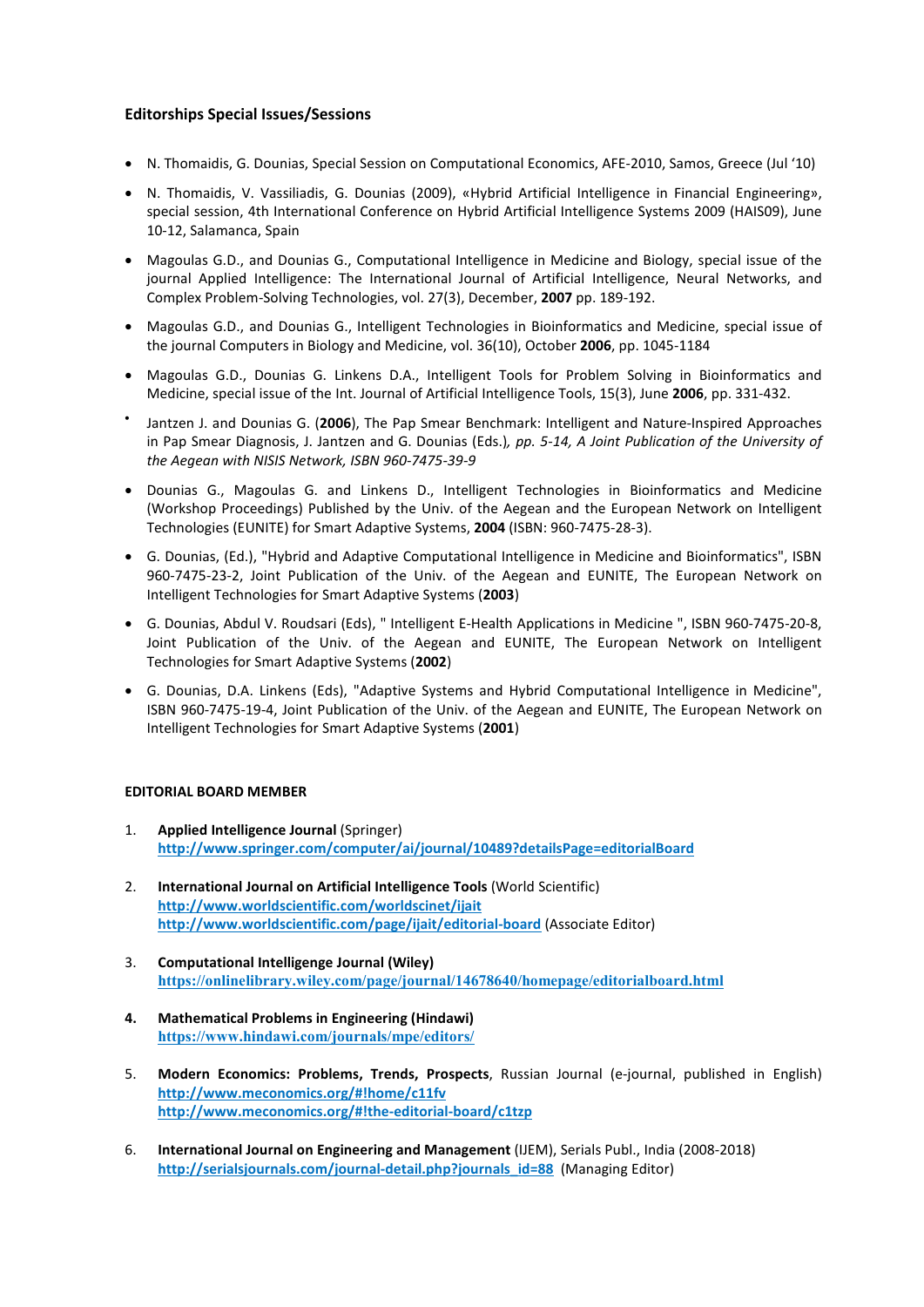### **REVIEWER IN JOURNALS**

- Applied Intelligence (Elsevier) Member of Review Board (2004-2021) Guest Ed. (2006),
- International Journal on AI Tools (World Scientific) (2003-2021 / Ed. Board) Guest Editor (2006)
- Integrated Computer Aided Engineering (IOS Press) 2015, 2016, 2017
- Applied Soft Computing Journal (Elsevier) (2012-2015)
- IEEE Systems Man and Cybernetics (IEEE) 2015
- Omega Journal (Elsevier) 2014-2015, 2020
- Vehicular Communications (Elsevier) 2020
- Computational Intelligence (Wiley) 2014-2021
- SN Applied Sciences (Springer, Open Access), 2021
- IEEE Communications Letters 2019
- EURO Journal on Decision Processes (Elsevier), 2016, 2018, 2020
- Data in Brief (Elsevier) 2020, 2021
- Journal of Network and Computer Applications (Elsevier) 2020-2021
- Neural Computing and Applications (Springer) 2020
- Expert Systems Journal (Wiley) 2019
- Springer Nature (Springer) 2019
- International Journal of the IGPL (Oxford Academic) 2019
- Logic Journal of the IGPL (Oxford) 2020
- Annals of OR (Springer) 2016-2017
- International Journal on Production Research (Taylor & Francis) 2015, 2016
- Automation in Construction (Elsevier) 2015, 2016
- Engineering Applications of Artificial Intelligence (Elsevier) 2015-2017
- Biosystems Journal (Elsevier) 2015
- Computer Methods and Programs in Biomedicine (Elsevier) 2015, 2016, 2017, 2020
- Journal of Medical Imaging and Health Informatics (American Scientific Publishers) 2015
- Operational Research: An International Journal (Springer) 2006-2008, 2015, 2017, 2020, 2021
- Fresenius Environmental Bulletin (Switzerland) 2016
- Mathemetical Problems in Engineering Journal (Hindawi) 2016-2021 / Ed. Member 2018-2021
- Scientific Programming Journal (Hindawi) 2016
- Computational Intelligence and Neuroscience (Hindawi) 2016
- International Journal on Decision Support Systems (Inderscience) 2015, 2019
- IEEE Transactions on Neural Networks and Learning Systems (2012-2014)
- Enterprise Information Systems (Taylor & Francis) 2014
- Transactions on Enterprise Information Systems (Elsevier) (2014)
- Intelligent Systems in Accounting, Finance and Management (Wiley) (2010)
- Quantitative Finance (Taylor & Francis) (2010, 2011, 2014)
- Int. Journal of Financial Engineering and Risk Management (IJFERM Inderscience) (2014)
- Journal of Computational Optimization in Economics and Finance" (NOVA Publishers) (2014)
- Entropy Journal (MDPI AG Switzerland) Open Access (2014)
- Modern Economics: Problems, Trends, Prospects, Russian e-journal (in English), (2013-15)
- Biomass and Bioenergy (Elsevier) (2010)
- New Mathematics and Natural Computation (World Scientific) (2008)
- Computational Management Science (Springer) (2003)
- Artificial Intelligence in Medicine (AIIM Elsevier) (2001-2009) Guest Editor (2001)
- European Journal of Operations Research (EJOR Elsevier) (1999-2002)
- Neurocomputing Journal (Elsevier) (2006-2009)
- Information Sciences (Elsevier) (2006-2009)
- Computers in Biology and Medicine (Elsevier) (2006-2009) Guest Editor (2006)
- Journal of Operations Research Society (JORS) (Palgrave-McMillan) (2008)
- IEEE Transactions on Neural Networks (2004-2008)
- IEEE Transactions on Evolutionary Computation (2004-2008)
- IEEE Transactions on Fuzzy Systems (2002, 2008)
- IEEE Transactions on Information Technology in Biomedicine (2007)